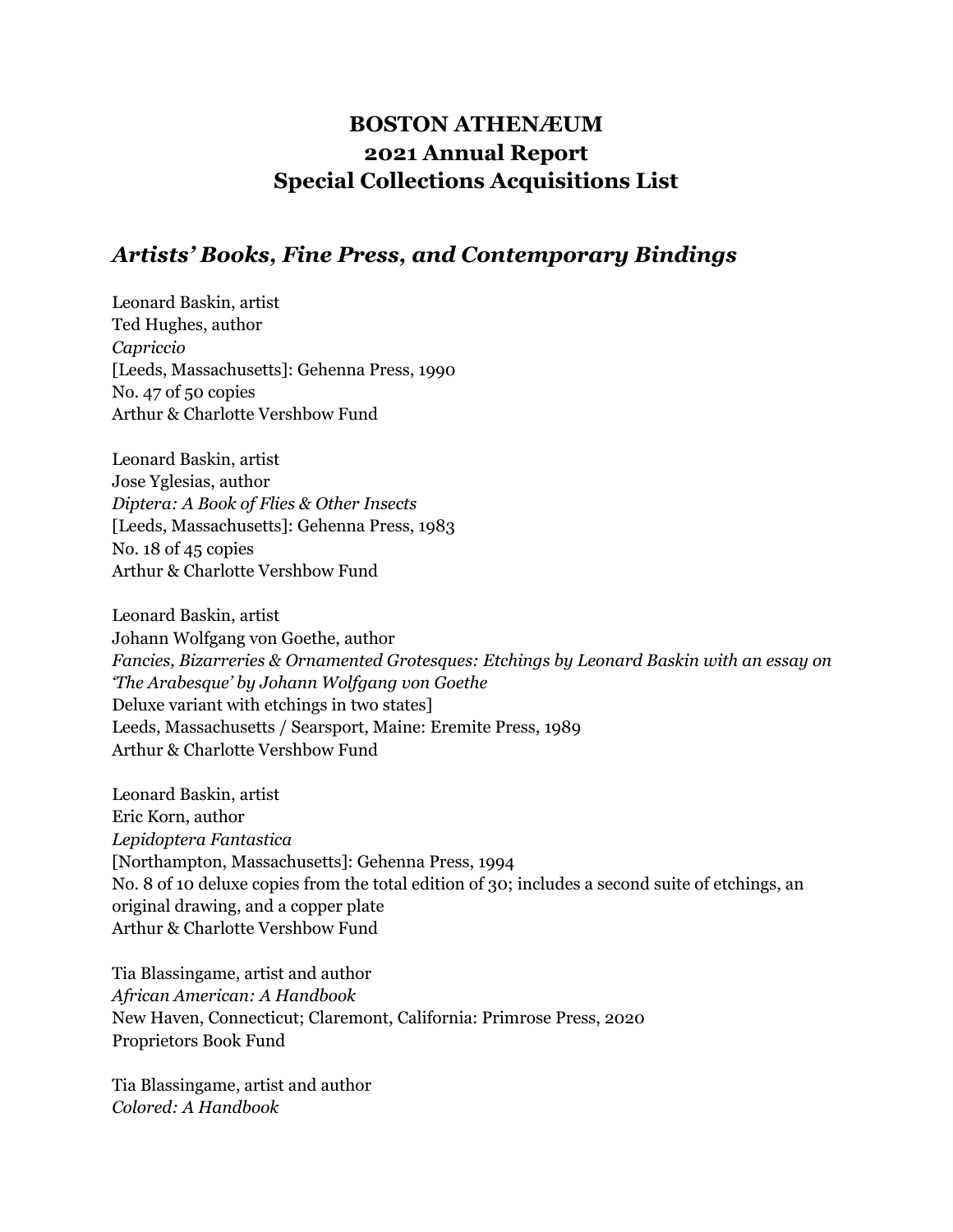New Haven, Connecticut; Claremont, California: Primrose Press, 2020 Proprietors Book Fund

Julie Chen *Panorama* Berkeley: Flying Fish Press, 2008 Edition of 100 Joseph Marcantonio Fund

Julie Chen and Barb Tetenbaum *Glimpse* Berkeley, California / Portland, Oregon: Flying Fish Press / Triangular Press, 2011 Edition of 100 Proprietors Book Fund

*CODEX Papers*, volumes 1-3 (2018-2021) CODE(X)+1 Monographs volumes 7-12, 14-17 (2012-2021) Berkeley, California: CODEX Foundation Michael Justin Wentworth Fund

Claudia Cohen, binder Julie Paschkis, artist and calligrapher *Idyll (Idyll VII--The Harvest Feast, a 5th century fragment by Theocritus)* [Rockport, Maine]: Two Ponds Press, 2019 Hand stenciled and lettered with gouache by Paschkis; bound in goatskin vellum by Cohen; one of 20 copies Alex & Trish Altschuller Fund

Claudia Cohen, printer Albert Camus, author *The Myth of Sisyphus* Northampton: Claudia Cohen at the Gehenna Press, 1971 Inscribed by Cohen to Kahlil [George] Gibran [the sculptor] and Jean Gibran No. 16 of 25 copies Gift of Jean Gibran in memory of Kahlil G. Gibran

Gabby Cooksey, artist Ralph Waldo Emerson, author *Blight* Tacoma: Gabby Cooksey, 2020 Proprietors Book Fund

Gabby Cooksey, artist *The Book of Penumbra* Tacoma: Gabby Cooksey, 2016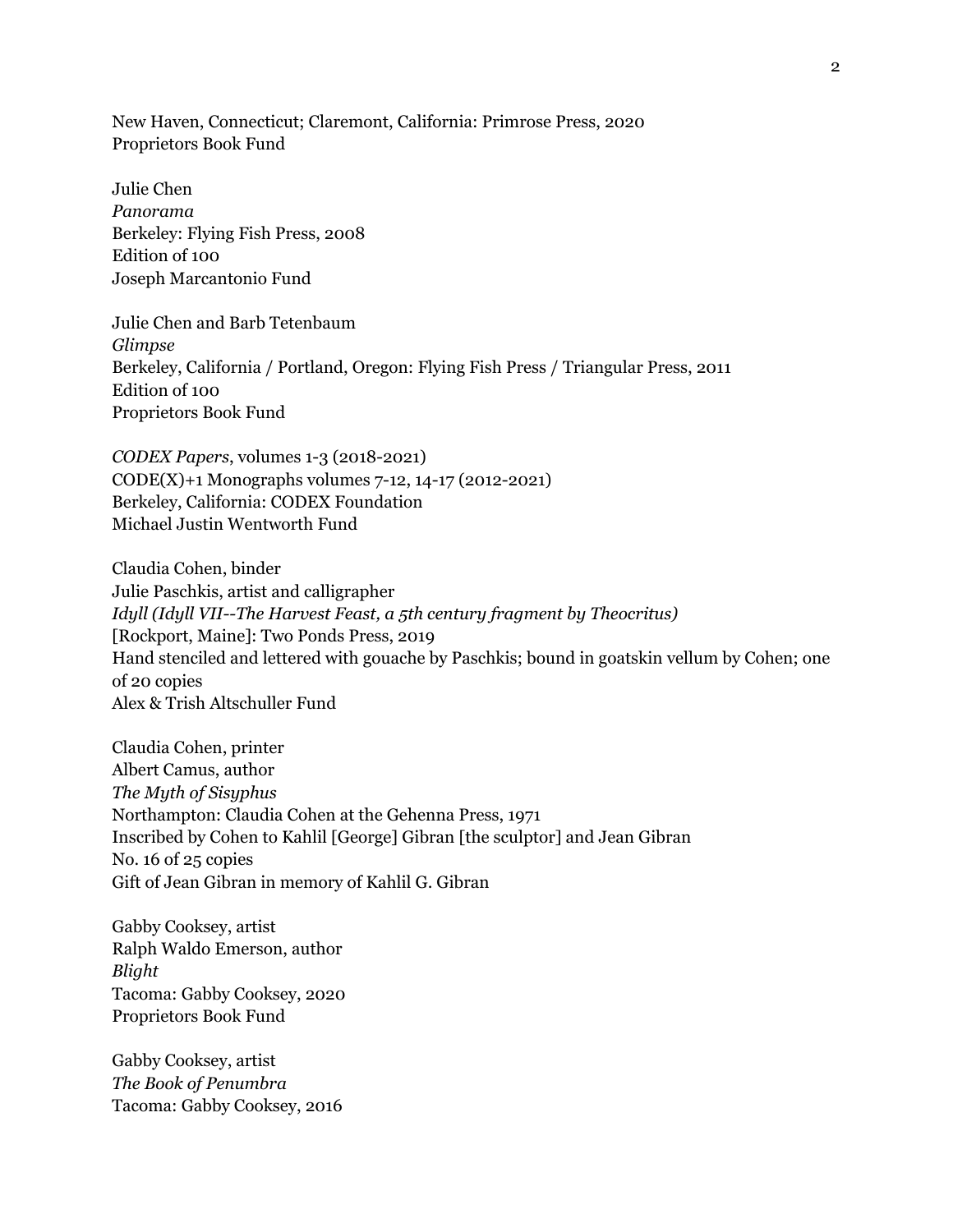Artist's book in wooden box with inlaid metal coffin in lid Life Members Book Fund

Gabby Cooksey, artist Francesco Petrarca, author *Pangolin Pandemic* Tacoma: Springtide Press, 2021 One of six copies Alex & Trish Altschuller Fund

Gabby Cooksey, binder William Falconer, author *The Shipwreck: A Poem* London: William Miller, 1811 Recent design binding in red goatskin with a darker red onlay forming the outlines of a ship Arthur Lane Maritime Fund

Roberta Delaney, artist Yukio Mishima, author, translated by Michael Gallagher *Plants & Insects* [Somerville, Massachusetts: Firefly Press, 1989] Susan Paine Fund

Ediciones Vigía 17 artists' books published in Cuba, 1994-2017 Jerrold I. W. Mitchell Fund

Mark Esser, design binder Alan James Robinson, illustrator Thomas Browne, author *Pseudodoxia Epidemica: Of Unicornes Hornes* Williamsburg, Massachusetts: Cheloniidae Press, 1984 In a unique design binding by Esser Roger Cortesi Fund

David Esslemont, artist Lewis Carroll, author *Jabberwocky* Decorah, Iowa; Solmentes Press, 2020 Proprietors Book Funds

Karli Frigge, marbler and author *The Magic of Marbling* Joppe, The Netherlands, 2020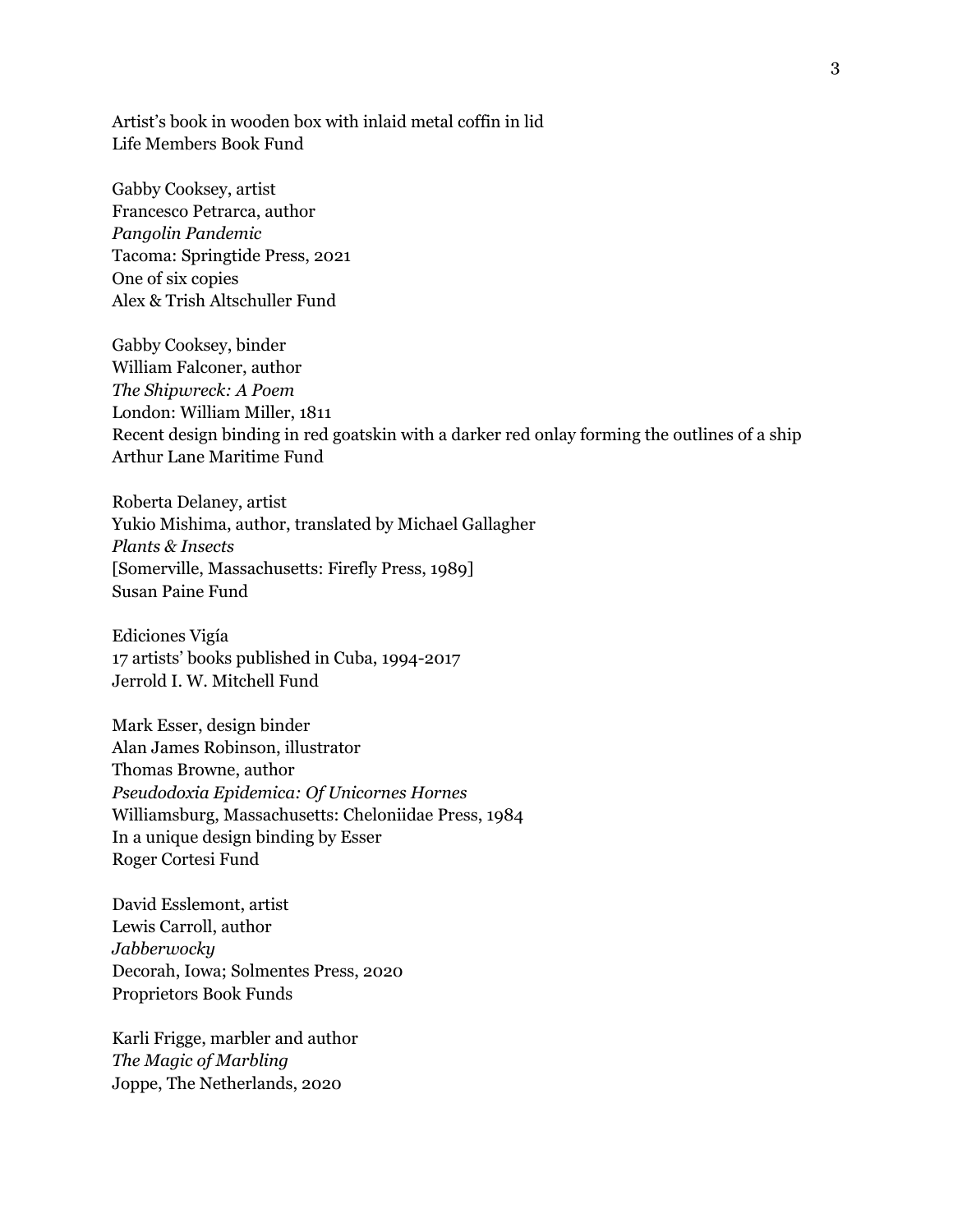Contains commentary and samples of marbled paper in six categories: classical marbling, granulating paint marbling, "double print" marbling, "dear mistakes," suminagashi, and variations on Turkish Ebru "tiger-eye" marbling; one of 110 copies William T. & Jean G. Cushing Fund

Leilei Guo, artist *Waves* Beijing, 2013 Consists of four accordion folded, hand-cut, silkscreen printed paper structures; one of 5 copies Jerrold I. W. Mitchell Fund

Carina Hesper, artist Bettine Vriesekoop and Hannes Wallrafen, reflective notes Mary Moore, translator *Like a Pearl in My Hand = Zhen zhu zai wo de shou* [Breda, Netherlands]: The Eriskay Connection, [2017] Consists of 32 photographic portraits of Chinese orphans with visual impairments; each print is fully coated in black thermochromatic ink which turns transparent when touched with the warmth of a human hand, revealing the portrait underneath Ruth Tucker Fund

Sarah Horowitz, artist Edgar Allan Poe, author *Conchyliorum: On Investigating Shells and Collecting* [Leavenworth, Washington]: Wiesedruck, 2020 One of 5 deluxe copies out of a total edition of 40, with the etchings hand-colored and in a full leather binding by Claudia Cohen Marrian Johnson Fund

Ellen Knudson *Intrusion* Gainesville, Florida: Crooked Letter Press, 2017 Susan Paine Fund

Peter Rutledge Koch *Speculum Mundi* (Ur-text Project Volume 2) facsimile Berkeley: Editions Koch, 2021 Advanced Review Copy

Michael Kuch *Illuminations* Northampton: Double Elephant Press, 2014 Accompanied by "Illuminations" print, 2014 Arthur & Charlotte Vershbow Fund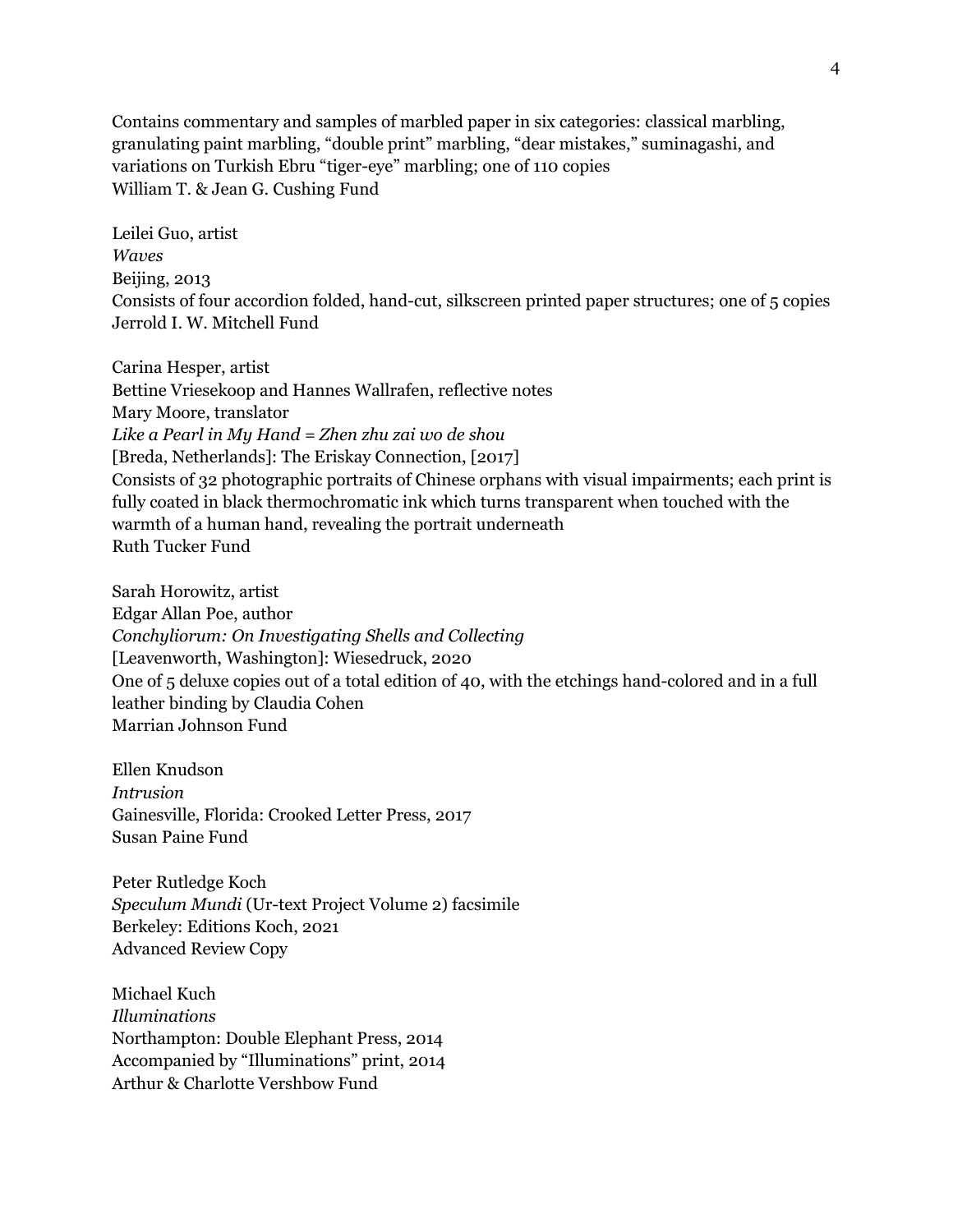Michael Kuch *Opera Mortis* Northampton: Double Elephant Press, 2016 Arthur & Charlotte Vershbow Fund

Michael Kuch, artist Anthony Hecht, author *Séance for a Minyan* Northampton: Double Elephant Press, 2011 Arthur & Charlotte Vershbow Fund

Michael Kuch *A Sphinx's Field Guide to Questionable Answers* Northampton: Double Elephant Press, 2004 Deluxe copy Arthur & Charlotte Vershbow Fund

Burgi Kühnemann, artist Jean de La Fontaine, author; translated by Hanno Helbling *Das Milchmädchen und der Milchkrug / La Laitiere et le Pot de Lait* Friolzheim, Germany, 2020 Unique altered book: ink, acrylic paint, collage, overpainted images, handwritten text, fabric Proprietors Book Fund

Kristina McComb

*An Archive of Time: A Life Lived in the Boston Athenaeum* Massachusetts, 2019/2021 Sculptural miniature library inspired by the building at 10 ½ Beacon Street and constructed from laser cut ash wood, liquitex gouache, polyurethane, brass, 3D printed resin, steel, LED lights, a lithium ion battery, an adafruit microchip, magnets, and acrylic glass, and housing the first of three projected volumes, each containing 50 pigment prints, macrophotographic detail shots of books on the BA's shelves; one of a projected edition of 15 Proprietors Book Fund

Suzanne Moore, artist and calligrapher Rainer Maria Rilke, author *Trust* Tucson, 2019 Unique calligraphic and painted manuscript "considering the power of Q and the quest" Alex & Trish Altschuller Fund

Didier Mutel, artist Lewis Carroll, author *Alice's Adventures in Wonderland* and *Through the Looking-Glass* Paris 2002, 2004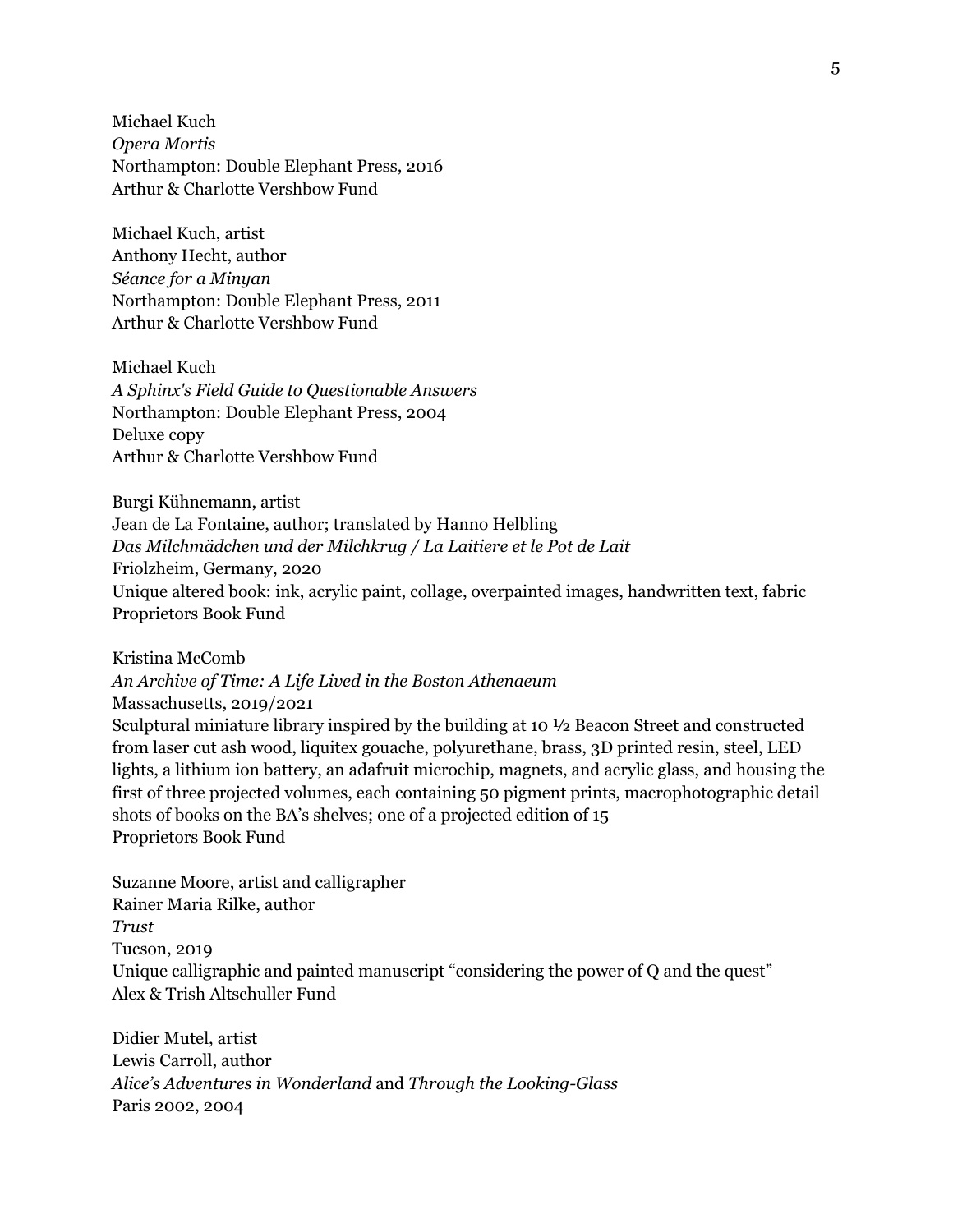One of 40 copies in the regular issue out of a total edition of 50 Rodney Armstrong Fund

Graham Patten, binder Russell Maret, printer William Blake, author *Happy Abstract: A Letter from William Blake to Thomas Butts, dated 11 September 1801* New York: Russell Maret, 2020 Unique design binding in full red leather in an "expanding lattice" structure William T. & Jean G. Cushing Fund

Graham Patten, binder Sarah M. Smith, artist *News Cycle* [White River Junction, Vermont?: Olfactory Press?, 2019] Assembled in a "continuously convoluting multiplex carousel structure," a variation on the form of the Jacob's ladder toy; one of 30 copies William T. & Jean G. Cushing Fund

François Righi, artist *Heures dispersées* Ivoy-le-Pré: Les Livres sont muets, 2014 Alex & Trish Altschuller Fund

Gaylord Schanilec, artist Clarke Garry, author *Mayflies of the Driftless Region* [Stockholm, Wisconsin]: Midnight Paper Sales, 2005 Susan Paine Fund

Gaylord Schanilec, artist *Mayflies of the Driftless Region: Progressive Proofs* [Stockholm, Wisconsin]: Midnight Paper Sales, 2005 47 progressive proofs for the 13 color wood engravings in the book; one of 13 sets Susan Paine Fund

Robbin Ami Silverberg *Just 30 Words* New York: Dobbin Books; Mpumalanga, South Africa: Artists' Press, 2005 "Reading between the lines of an actual postcard sent to Hungary from Auschwitz by a deported Jew, 1944"; one of 30 copies Alex & Trish Altschuller Fund

Jack Stauffacher, printer Plato, author; R. Hackforth, translator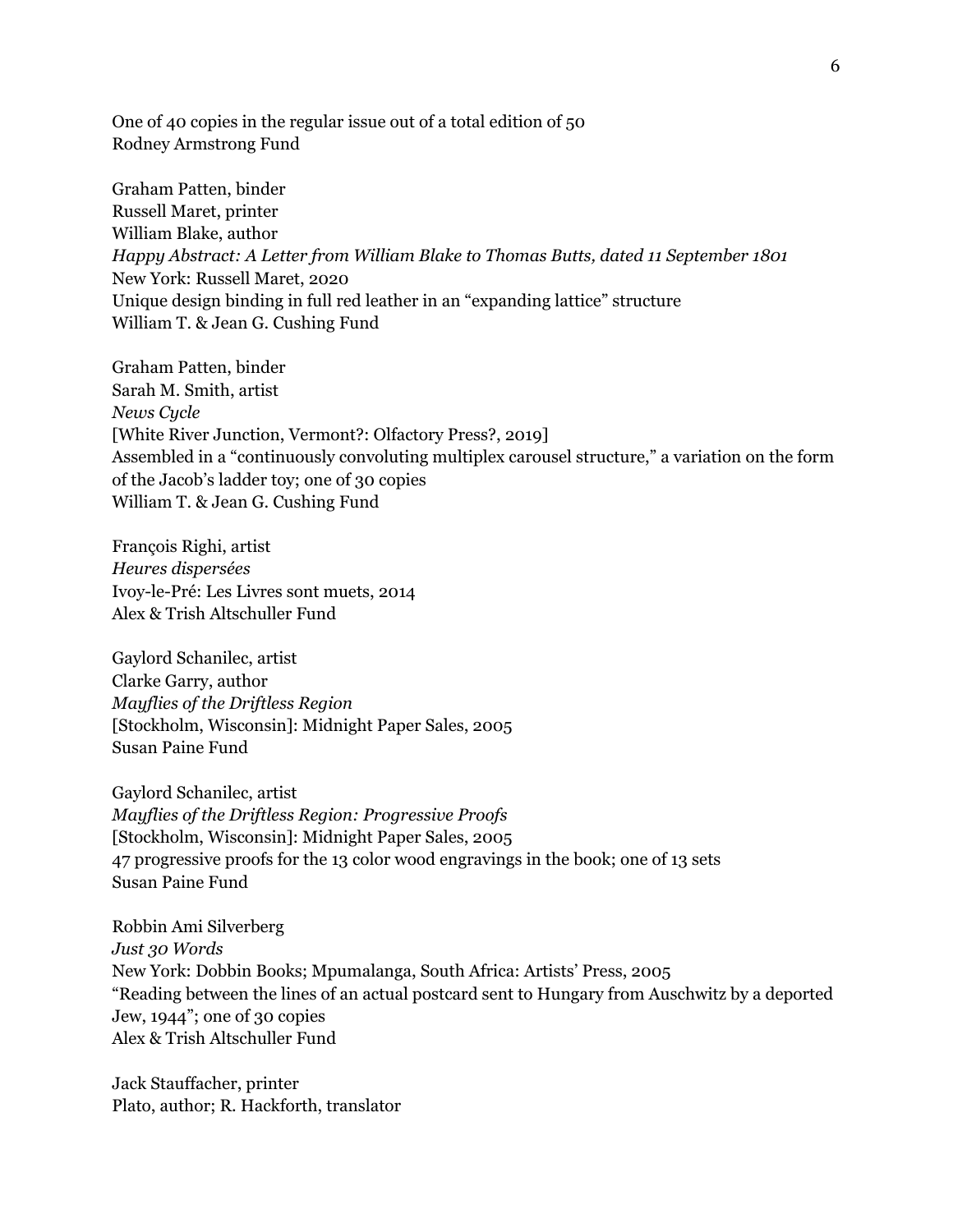*Phaedrus: A Dialogue* San Francisco: Greenwood Press, 1977 Inscribed by Stauffacher Accompanied by Stauffacher's *Phaidros: A Search for the Typographic Form of Plato's* Phaedrus [San Francisco: Greenwood Press, 1978] Arthur & Charlotte Vershbow Fund

Lawrence G. Van Velzer and Peggy Gotthold *Herakles and the Eurystheusian Twelve-Step Program* [Santa Cruz]: Foolscap Press, 2009 Alex & Trish Altschuller Fund

Lawrence G. Van Velzer and Peggy Gotthold *Herakles and the Eurystheusian Twelve-Step Program: When the Oracle Speaks, Even Herakles Has to Listen: A Shadow Puppet Movie* [DVD] [Santa Cruz]: Foolscap Press & Printer's Pye Puppet Theatre, [2010] Alex & Trish Altschuller Fund

Lawrence G. Van Velzer and Peggy Gotthold, printers *Letters from Wittenberg, during the Great Turmoil at Elsinore* [Santa Cruz: Foolscap Press], April 1st, 2021 Andrew Oliver Fund

Lawrence G. Van Velzer and Peggy Gotthold, printers Francesco Petrarca, author; translated by Thomas Twyne *Phisicke against Fortune: as Well Prosperous as Adverse* Illustrated by Hans Weiditz with introduction by Lewis W. Spitz; essay by William M. Ivins, Jr. Berkeley; Santa Cruz: Foolscap Press, 1993 Andrew Oliver Fund

Lawrence G. Van Velzer and Peggy Gotthold, printers Brian Bowes, illustrator *The Story of the Fisherman* [Santa Cruz]: Foolscap Press, 2015 Jerrold I. W. Mitchell Fund

Till Verclas, artist *Atlas: Liber Imaginum Diversarum* Hamburg: Un Anno Un Libro, 2001) One of 17 copies Michael Justin Wentworth Fund

Richard Wagener, artist Edwin Dobb, essay *Exoticum: Twenty-Five Desert Plants from the Huntington Gardens*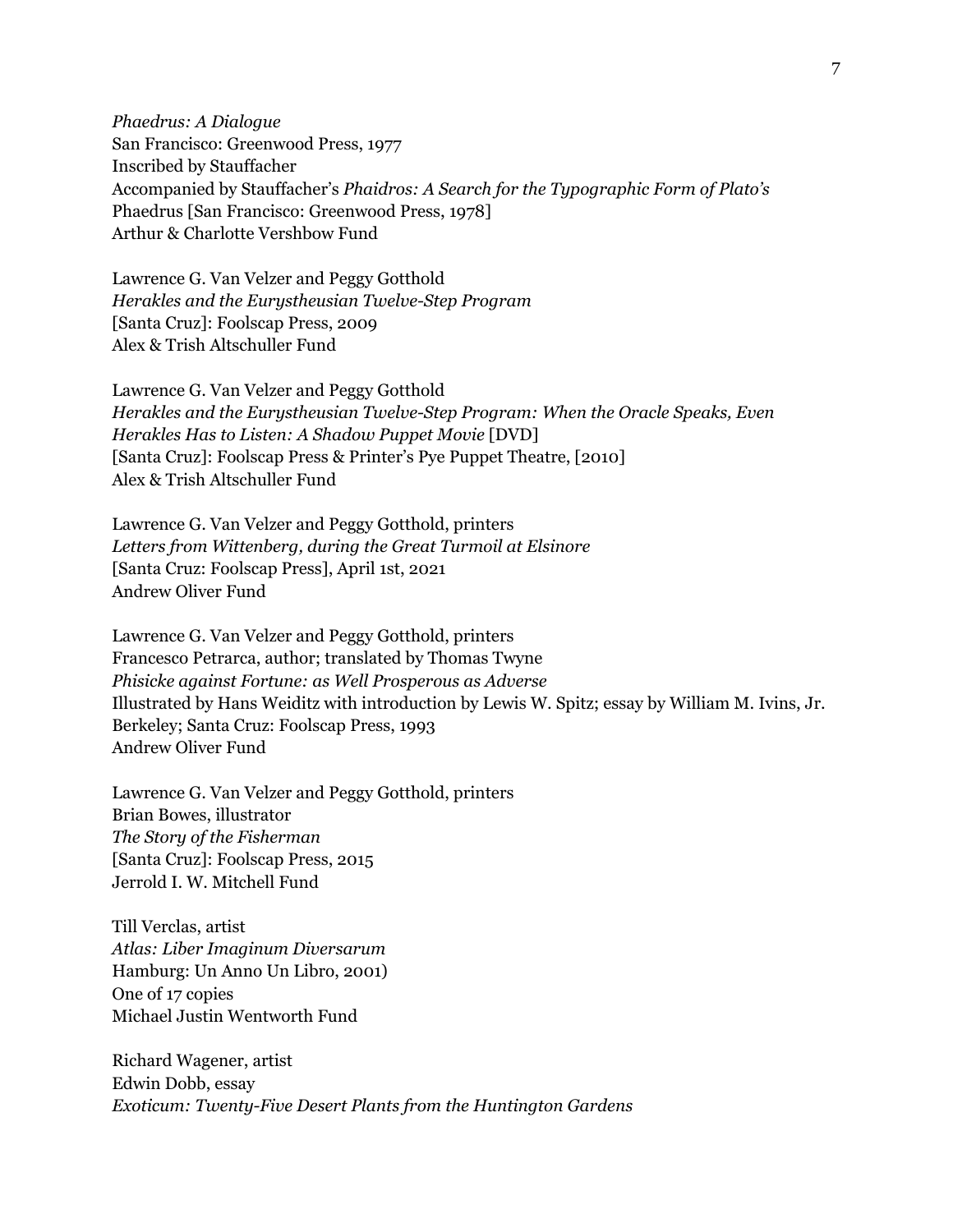Petaluma, California: Mixolydian Editions, 2017 One of 24 standard numbered copies from a total edition of 60 Susan Paine Fund

Richard Wagener, artist Alan Loney, author *Vestige* Petaluma, California: Mixolydian Editions, 2015 Susan Paine Fund

Ulrich Wagner, artist *Brauner Winkel* IV Germany, 2014 Accompanied by Wagner's *Winkelbücher* project catalog (2011-2014) Unique triangular book formed from handmade thick brown paper; folds out into a large hexagon with multi-colored handmade paper onlays forming the layouts of Nazi concentration camps; each of the 76 books in Wagner's Winkelbuchprojekt is a one-of-a-kind, with several books per color; Brauner Winkel denotes the brown triangles worn by Roma or Sinti (males) in Nazi concentration camps Heloise Hersey Fund

D. R. Wakefield, artist and author *Pugilistica Judaica: Jewish Prize Fighters in London, 1785-1840* Goole, England: Chevington Press, 2006 Arthur & Charlotte Vershbow Fund

D. R. Wakefield, illustrator Rudyard Kipling, author *Barrack Room Ballads* Goole, England: Chevington Press, 2012 Rodney Armstrong Fund

### *Ephemera and Realia*

Ashendene Press "Notice to the trade only" for the Ashendene edition of Dante, offering prospectuses and specimen pages [broadside] London, 1909 Gift of Franklin B. Mead

Timothy Bedington, printer Uncut and unfolded sheet of engraved title pages and frontispieces for Aaron Bancroft, *The Life of George Washington* (Boston: Bedington, 1826)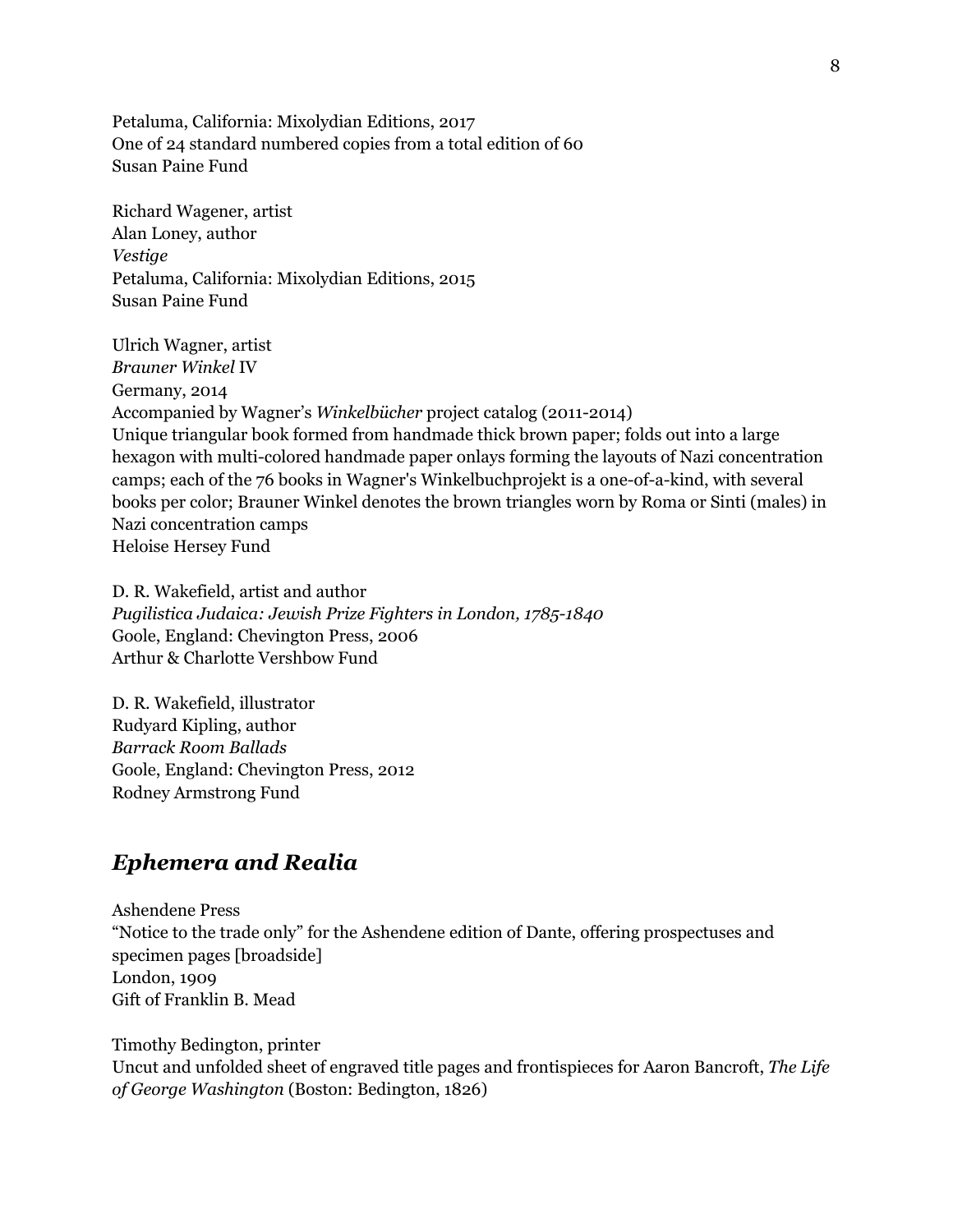With manuscript printer's proof marks Proprietors Book Fund

Boston Confectionery Co. *Sparrow's Chocolates* [trade catalog] [Cambridge, Massachusetts: Boston Confectionery Co., after 1908?]; Providence: Edward S. Jones Sons Co. William T. & Jean G. Cushing Fund

Corle Cracker & Confectionery [Embossed chromolithographic pop-up advertising greeting card depicting ships at sea] Kansas City [ca. 1880s] Arthur Lane Maritime Fund

Cranach Press and Hogarth Press Broadside prospectus for Rilke, *The Duinese Elegies*, trans. E. and V. Sackville-West Ca. 1930? Gift of Franklin B. Mead

Boston theater programs and restaurant menus A group of 12 theater programs (various) and menus (Heidelberger Rathskeller) Boston, ca. 1901-1906 Gift (transfer) of the St. Johnsbury History & Heritage Center, Vermont

[Will Bradley, illustrator] "Haynes & Co. Tailors: Our Spring & Summer Announcement" Springfield, 1897 Proprietors Book Fund

Miss C. E. Brown *A Summer at Sea! Block Island, R.I. The Manisses* [vacation advertising pamphlet] Boston: Deland & Barta, [1884] James V. Righter Fund

Confederate States of America \$1,000 bond sheet no. [in manuscript: 3,991] Richmond, Virginia: J. Archer, engraver; Columbia, South Carolina: Evans & Cogswell, printers, March 1, 1864 Gift of Todd and Sharon Pattison

Thomas Maitland Cleland *A Grammar of Color: Arrangements of Strathmore Papers in a Variety of Printed Color Combinations According to the Munsell Color System* [paper samples specimen book] Mittineague: Strathmore Paper Co., 1921 Includes illustrations by Rudolph Ruzicka Philip Hofer Fund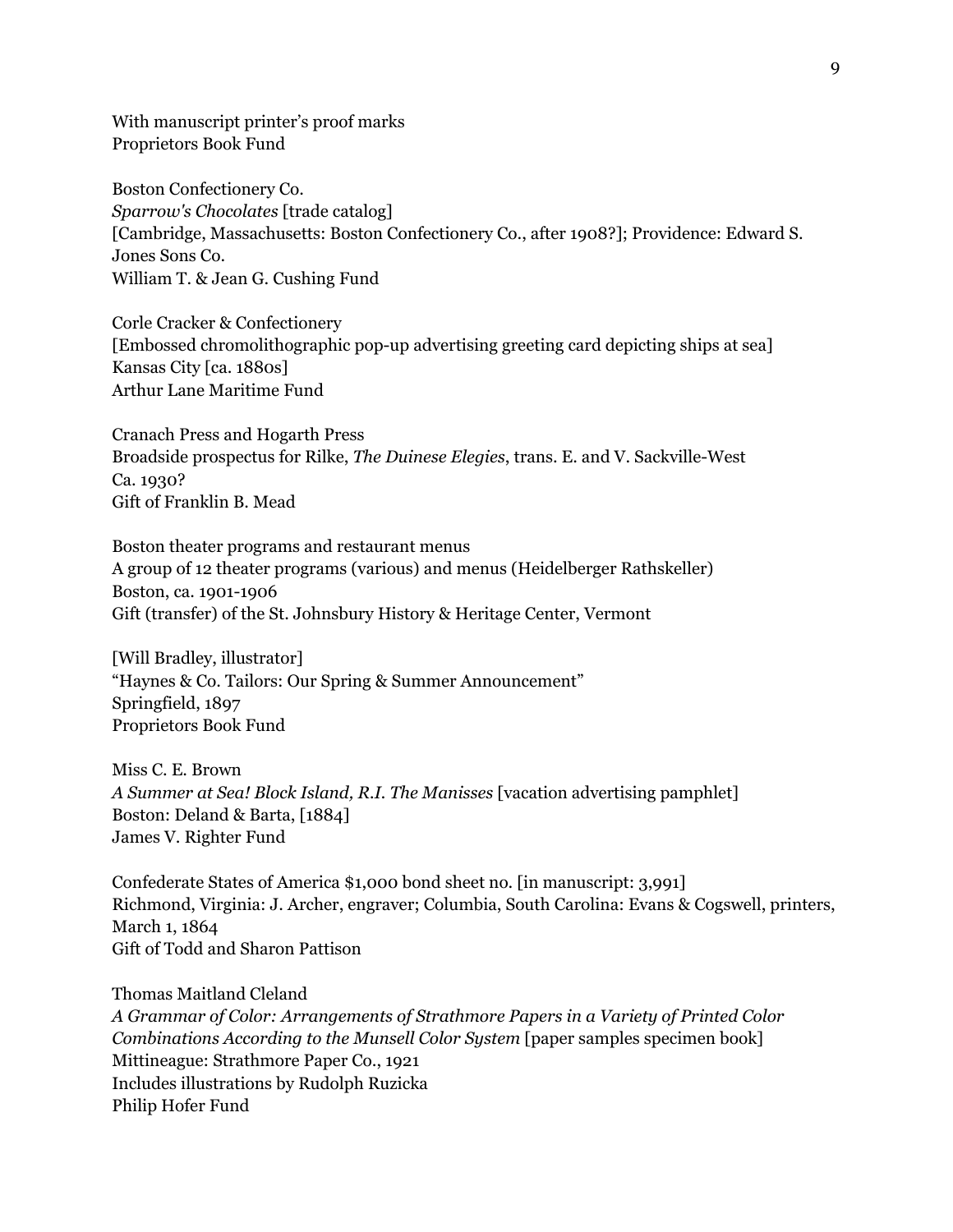Benjamin B. Curtis "Sir--I take the liberty to solicit your patronage ... in my business of Military Standard Painting..." [Printed broadside completed in manuscript, addressed to Capt. Laban Hersey Jr., Hingham] Boston, July 4, 1821 Proprietors Book Fund

Frank E. Davis Fish Company *Correct Recipes for Sea Food Cookery, Including the Preparation of all Davis' Fish Products* [Advertising booklet] Gloucester, Massachusetts: Frank E. Davis Fish Company, [between 1900 and 1920?] John Bromfield Fund

Department of Correction of the Commonwealth of Massachusetts "A Descriptive List of Articles and Material Made by the Labor of Prisoners for Use in Public Institutions" [trade catalog] Boston, 1935 John Bromfield Fund

Diamond Dyes Company *The Modern Witch and Her Magic: Its* [sic] *Easy to Dye with Diamond Dyes* [dress pattern advertising booklet] Burlington, Vermont: Wells, Richardson & Co.; Boston: Forbes Lithograph Manufacturing Company, approximately 1890 Life Members Book Fund

Diamond Dyes Company *Nursery Rhymes Pictorial* [advertising booklet] Boston: Forbes Lithograph Manufacturing Co., n.d. [ca. 1900?] In original chromolithographed paper wrappers Ellen Mann Wyman Print Room Fund

Dickinson & Co. "Dickinson and Co.'s Establishment for Type Founding, Stereotyping, and Printing" [Illustrated engraved trade card] Boston, ca. 1860 State Street Bank Print Fund

S. N. Dickinson "Book and Job Printing Promptly Executed" [Embossed trade card] Boston, ca. 1844 State Street Bank Print Fund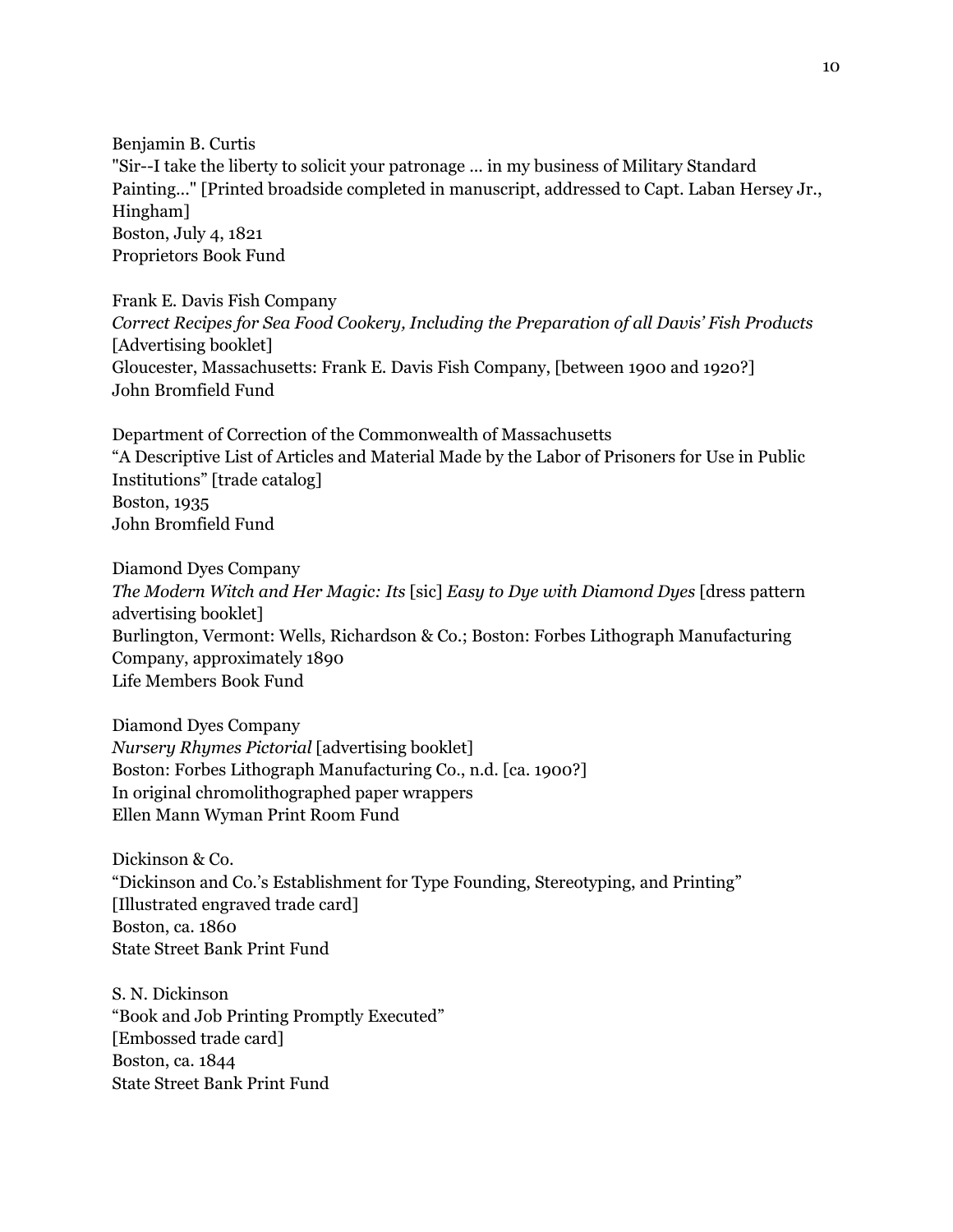Friends of the Bulfinch State House "Save the Bulfinch State House" [leaflet] [Boston: Boston Society of Architects, ca. 1895] Charles A. Cummings Fund for Books and Photos on Architecture

[German army]

"Dear Tommy, Thanks for the loan of this ground, it served its purpose. Now you are welcome to have it back. FRITZ" [Germany?, 1918?] A World War 1 psychological operations broadside, presumably intended to be left in a vacated trench by German soldiers for Allied soldiers to find; contains six lines of text in a sans-serif

typeface Life Members Book Fund

Grabhorn Press Prospectus for *A Friend of the Mormons* (1937) Gift of Franklin B. Mead

Thomas Hutchinson

"Thomas Hutchinson, Esquire; Captain-general and Governor in Chief, in and over His Majesty's Province of Massachusetts-bay, To Samuel Sewall Esq Greeting. By Virtue of the Power and Authority in and by His Majesty's Royal Commission To Me granted to be...First Major of the Regiment of Militia...." [broadside form, completed in manuscript] Boston, August 5, 1771 Andrew Oliver Fund

Leavitt & Brant "'O Charlie,' said the loving maid…." [Hold-to-light trade card advertising Leavitt & Brant sewing machines, Boston] Five Points, N.Y.: Donaldson Bros., ca. 1880 State Street Bank Print Fund

Massachusetts, Treasury Office "Province of the Massachusetts-bay, Ss. Jeremiah Allen, Esq; Treasurer and Receiver General for His Majesties said Province...." [broadside, accomplished in manuscript] [Boston: Bartholomew Green, 1729] Addressed in manuscript to Benjamin Kingsley, constable or collector of the town of "Swansey" Proprietors Book Fund

[Needlework pattern book] [Germany? ca. 1880?] Accordion-folded sheet with 20 panels featuring specimen alphabets, decorative patterns, etc. printed in blue and white; final panel mounted within a case of boards covered in dark red pebble-grain embossed paper, with a small round mirror inset in the front board John Bromfield Fund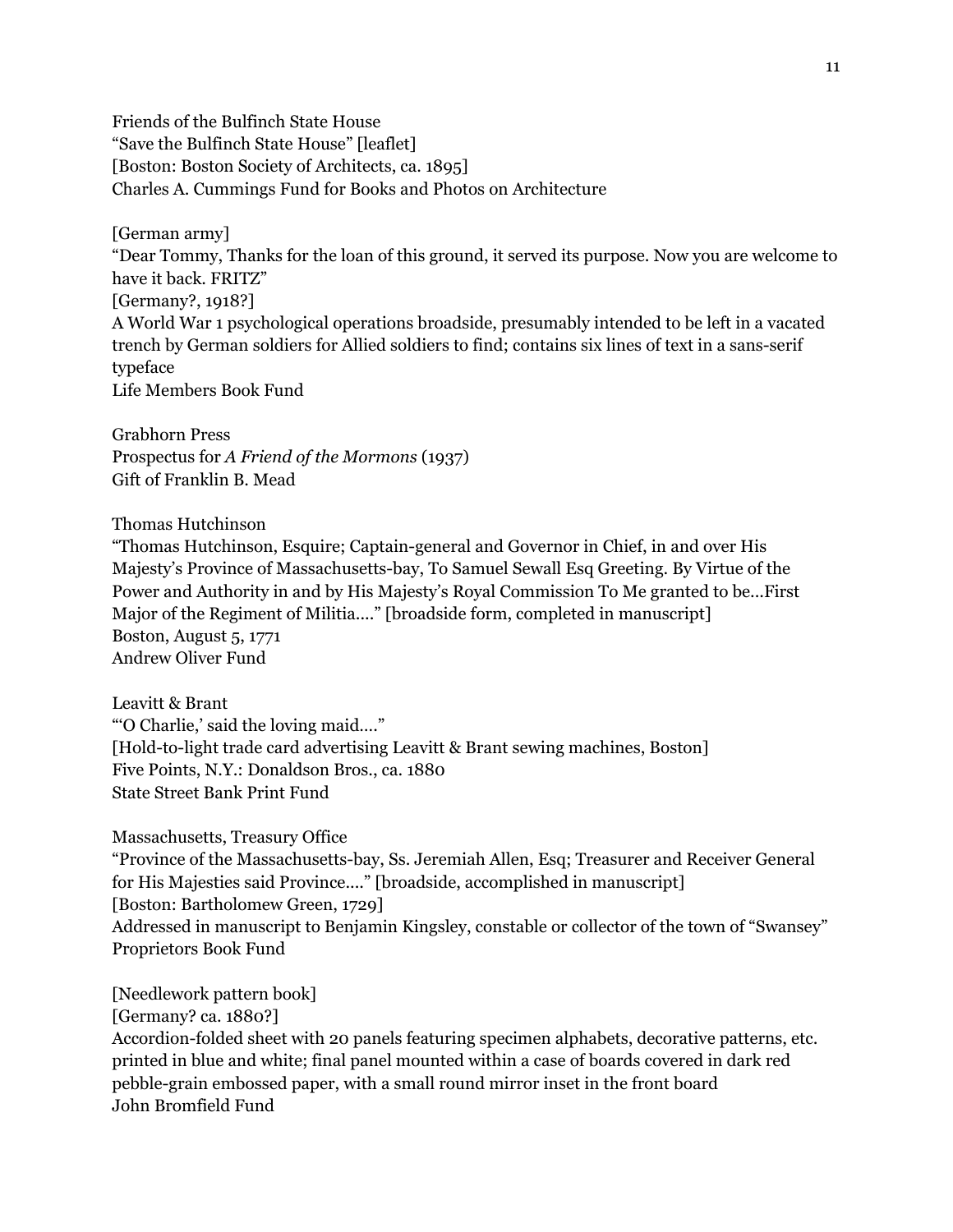Ruth Pearse and Hans Moller *The Composing Room Primer* [pamphlet] New York: The Composing Room, 1945 Gift of Franklin B. Mead

[Prospectuses]

A collection of 25 prospectuses for fine and private press books, 1920s and 1930s, with several examples for the Harbor Press and *The Colophon* Gift of Franklin B. Mead

*Protective Cases for Rare Books* [leaflet] Chicago: R.R. Donnelley, [ca. 1930] Gift of Franklin B. Mead

Remondini (firm) A collection of eight full sheets of color xylographed decorative paper block-printed by the Remondini and Rizzi firms [Bassano del Grappa, between 1711 and 1939] Roger Cortesi Fund

Bruce Rogers Prospectus for *The Autograph Edition of ... Willa Cather* Houghton Mifflin ca. 1937 Gift of Franklin B. Mead

[Seated Liberty and bird's-eye-view of Boston] Caption text heading: "Bay State Soldier's Motto" Hand-colored lithographed Union patriotic cover New York: Charles Magnus, ca. 1861-1865 State Street Bank Print Fund

*A Souvenir Postcard Album Showing Scenes from "The Garden of Allah"* Performed at the Century Theatre, Boston, from October 21, 1911 to May 1, 1912 Postmarked Boston, Jan. 24, 1913 Gift of Stephen Landrigan

United States Congress "An Act for the Government and Regulation of Seamen in the Merchants' Service.…" [broadsheet] [Boston]: Printed by S. Hall, [1798?] Blank form on verso completed in manuscript with an agreement between the master and sailors of a Boston schooner embarking on a round trip to Baltimore, dated 1798; at least one sailor signs his mark with an "x" Arthur Lane Maritime Fund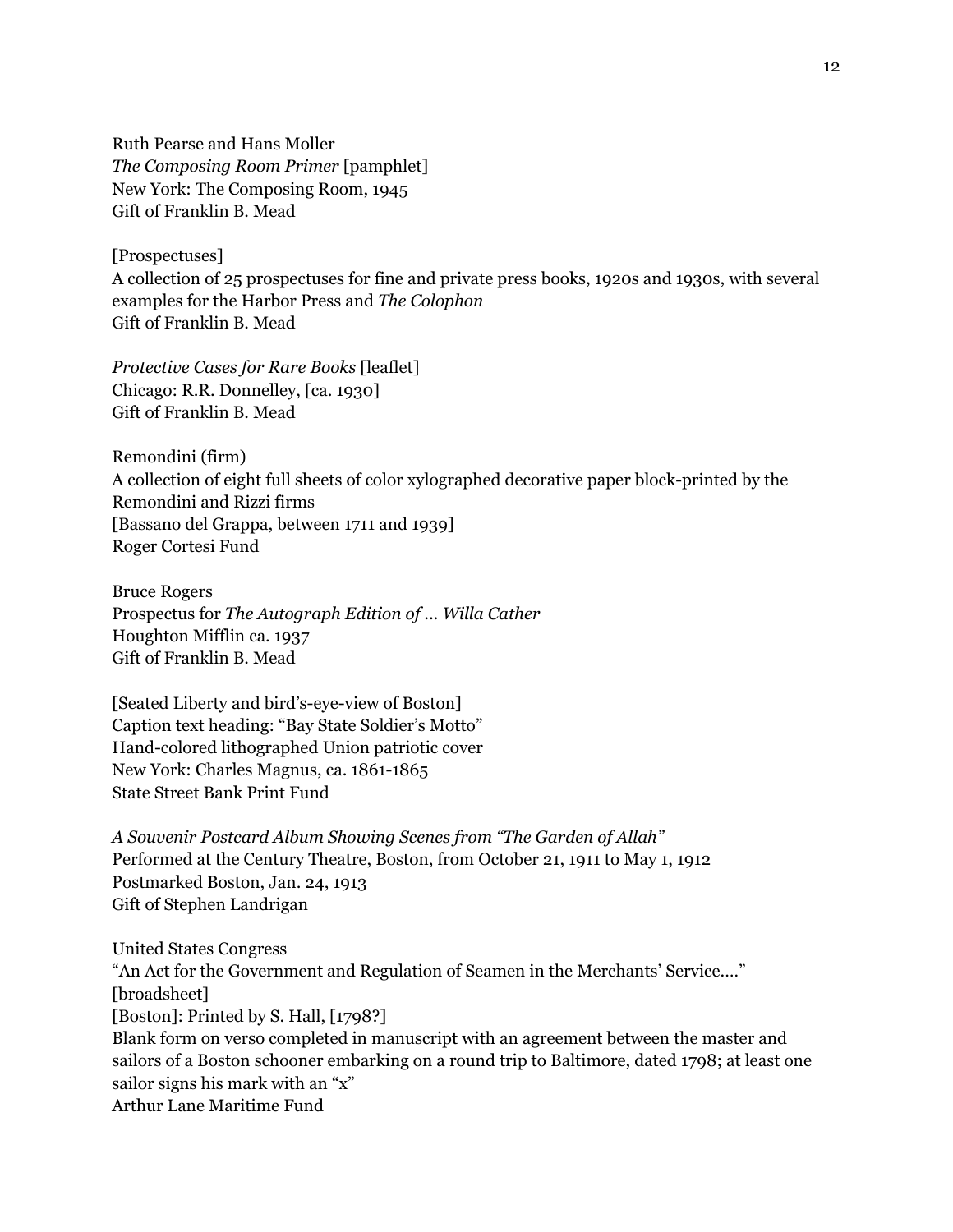# *Manuscripts, Specimen Books, and Scrapbooks*

Allbee, B. H., editor of *STONE*, Indianapolis Typed letter signed to A. F. Hill, 74 Tremont St., Boston, Dec. 7, 1892 Gift of Charles Wood III

Calais Val Laces No 1: Season 1916-17 Calais, France, ca. 1916 A sample book of roughly 1,000 machine-made cotton lace samples, each in a different design, mounted to thick paper bound in a loose ring-binding Kathleen L. and Peter A. Wick Fund

Maria Goodwin Autograph letter signed to Miss Mahon Boston, Aug. 2, 1862 Beacon Hill resident compares Boston Common to a military campground Proprietors Book Fund

Christopher Gore Autograph letter signed to John Cotton, president of the Mechanic Association, Boston Feb. 18, 1823 Gift of Charles Wood III

#### Mary Vose Greenough (1848-1932)

A manuscript collection comprising 32 diaries, 1882-1925; 12 scrapbooks documenting travels in Europe with her husband Charles Pelham Greenough and children, ca. 1901-1909; 5 loose photographs; and a 1926 Anderson Galleries auction catalog including the sale of Charles Pelham Greenough's collection of manuscripts Gift of Constance Fuller Sanborn

#### Hodges Family Papers, addendum

Includes "Journal 1" (1857-58) and scrapbooks of Almon D. Hodges, Jr.; scrapbooks compiled by Almon D. Hodges, Jr.; a blank book with transfer designs laid in (mid-19th century?); the spectacles of Sally B. Comstock, as depicted in her portrait by James Sullivan Lincoln [also part of the gift; see below under "Paintings"]; a daguerreotype; three albums of Hodges family photographs (ca. 1860-1890); Sally B. Comstock's Bible (New York, 1849) with notes and clippings (mostly family obituaries) pasted to endpapers; and two family genealogies Gift of Charles B. M. Douglas

Nettie D. Jones, compiler

Flag Book

A scrapbook compiled between November 25, 1861 and October 2, 1864 by 12 year old Nettie D. Jones (1849-) of Newburyport, Massachusetts; the album contains a compilation of patriotic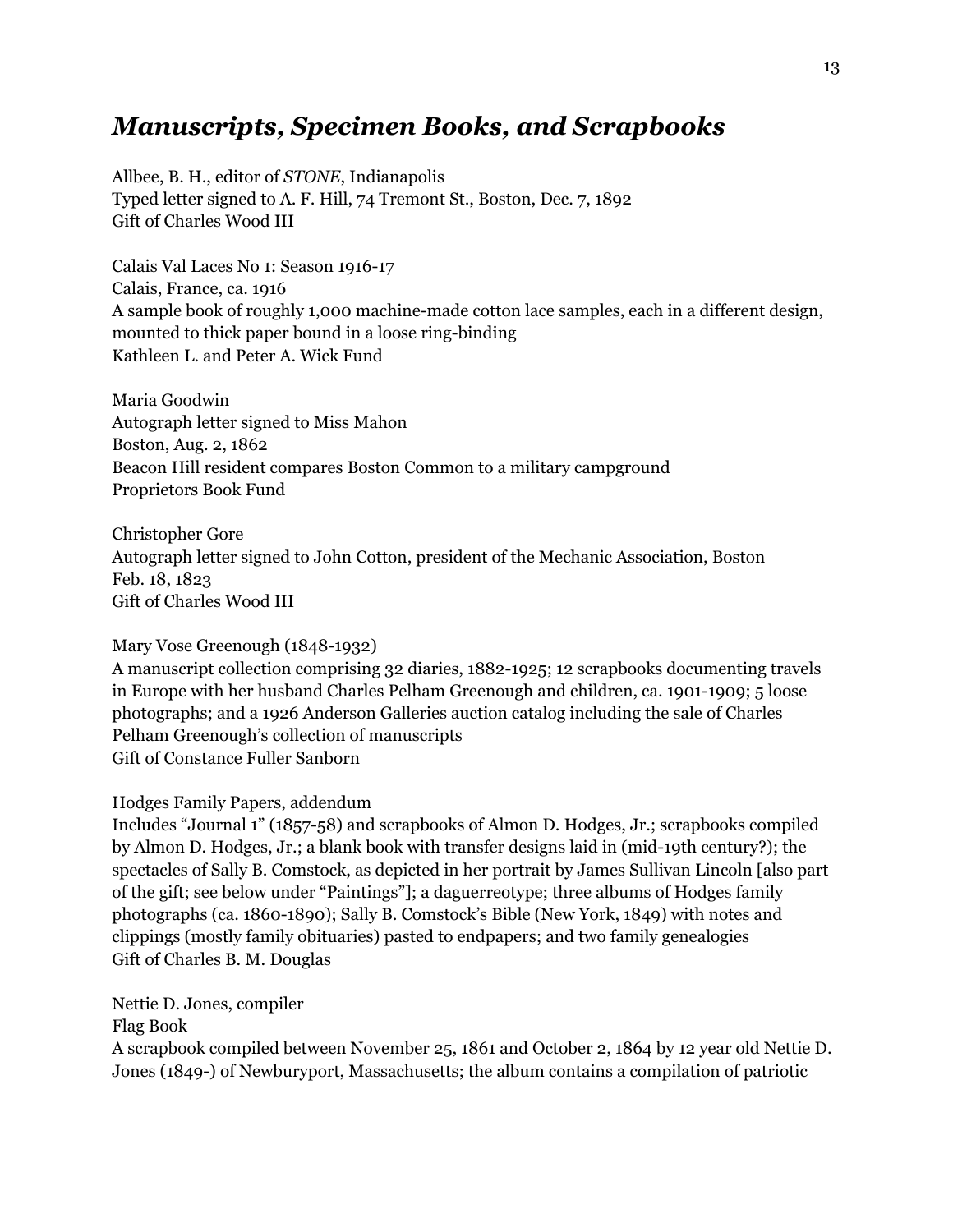red, white and blue cut-outs with flags, predominantly from letterhead or envelopes, representing United States and Confederate States of America symbology Charles Jackson Fund

Joseph Lee Papers, addendum Boston and New York, mid 20th century A small manuscript collection including about two dozen typed letters, signed, from Joseph Lee to Susan M. Lee; with related clippings, documents, photographs, and ephemera relating to his political and public service activities in Boston Gift of Amy Domini Thornton

Peres Loring Bunker Hill Monument; no. 2 of 1833 [manuscript ledger] Boston, 1833-1834 Manuscript ledger kept by surveyor Peres Loring; the first part relates to the construction of the Bunker Hill Monument; the second part contains records of surveying work at sites around Boston, including houses owned by Thomas Handasyd Perkins A.P. Loring Fund

Catalina Mata

Album de Bordado en Maquina [manuscript] Mexico City, Mexico?, between 1900 and 1930? Album of 91 mounted samples of machine embroidery, lace and other needlework, probably designed and/or executed by the album's owner Catalina Mata; the samples display mastery of a range of styles and techniques, each one identified in manuscript Joseph Marcantonio Fund

Provident Institution for Savings Nine ledgers [a "waste" book, signature books, a cash book, an index to depositors' accounts] Boston, 1824-1878 Gift of Glen Russo

Amy Sacker Autograph letter signed to Briggs Brothers (publishers) about her binding designs, mentioning D. B. Updike 8 Beacon Street, Boston, Dec. 31, 1901 Charles Jackson Fund

Millie R. Smith "Paper Cutting," "Weaving," "Folding," and "Pricking" Four album set of a kindergarten art teacher's manual consisting of multiple specimens of different paper-craft activities, likely inspired by the educational methods of Friedrich Froebel [Berlin, New Jersey, 1890] Charles Jackson Fund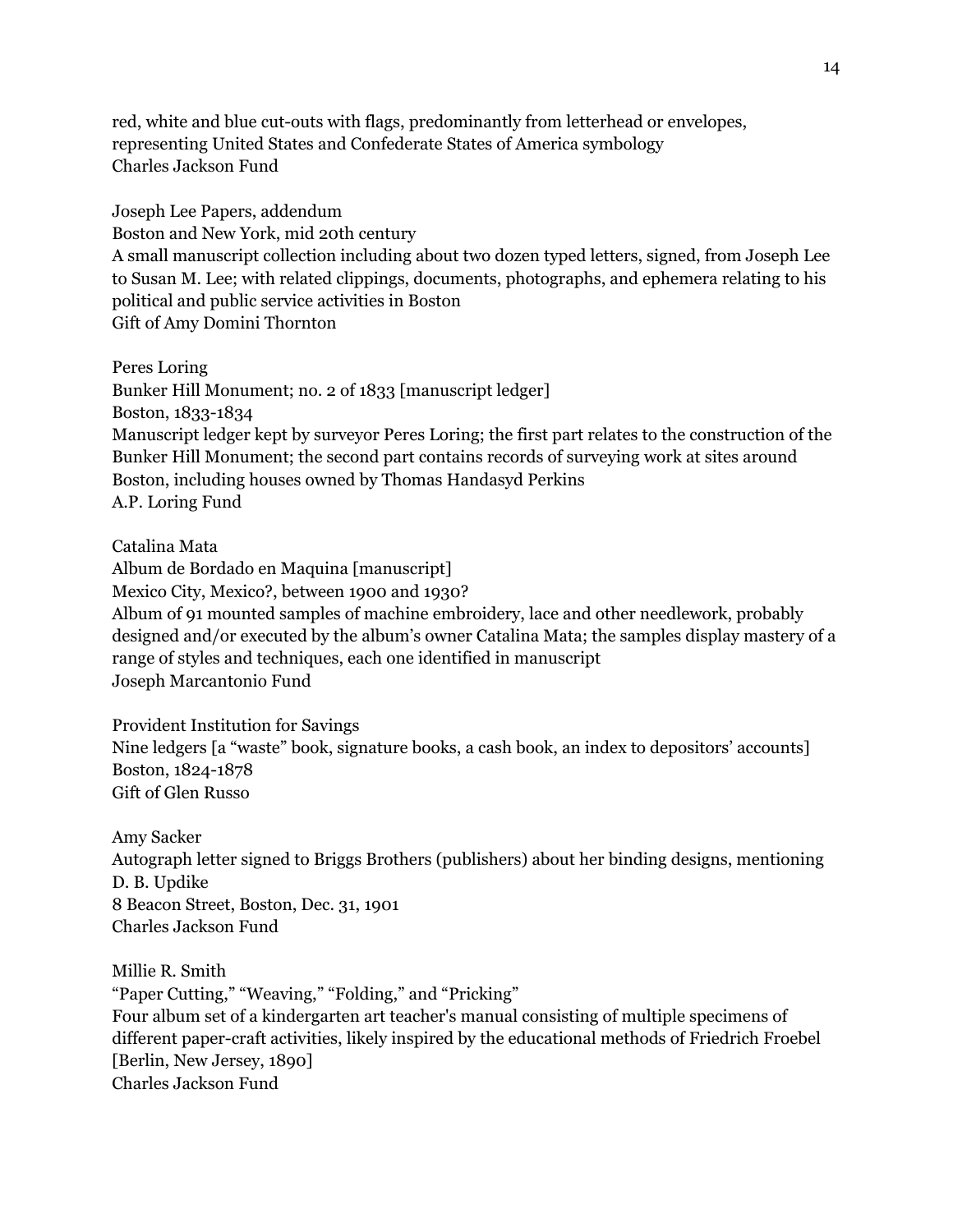Elizabeth B. Snow, compiler A pair of design books created while attending Amy Sacker's School of Decorative Design Boston, ca. 1921-1925 Two composition notebooks featuring hand-drawn illustrations as well as cutouts of designs from newspapers and or magazines, including different furniture styles from the United States and Europe, and decorative designs from different cultures and time periods, or specific designers; the majority of the pieces in the second volume are hand drawn, including a number of designs for original pieces Charles Jackson Fund

"Specimens of Irish seaweed" Album bound between two scallop shells containing 54 pressed seaweed specimens [1857?] Gift of Page Gentleman

Otto Zahn Zahn bindery / S. C. Toof & Co. photo album Memphis, Tenn.?, between 1887 and 1923? Contains 316 photographs of bindings and doublures executed by bookbinder Otto Zahn, who worked at S.C. Toof & Co., Memphis, Tennessee between 1887 and 1923; bindings by his colleague, Lorenz Schwartz; and photographs of Zahn Arthur & Charlotte Vershbow Fund

### *Maps*

James O. Fagan and I. A. Chisholm Map Showing the Rides of Paul Revere ... [on reverse] Shawmut, 1630 -- Boston 1930 Boston, James O. Fagan, 1929 State Street Bank Print Fund

### *Paintings and Sculpture*

Eliza Goodridge *James Cutler Dunn* (1801-1869) and *Benjamin Clarke Dunn* (1795-1863) 1828 Watercolor miniatures on ivory Susan Morse Hilles Calder Fund

Sarah Goodridge Portrait of a lady Watercolor miniature, ca. 1830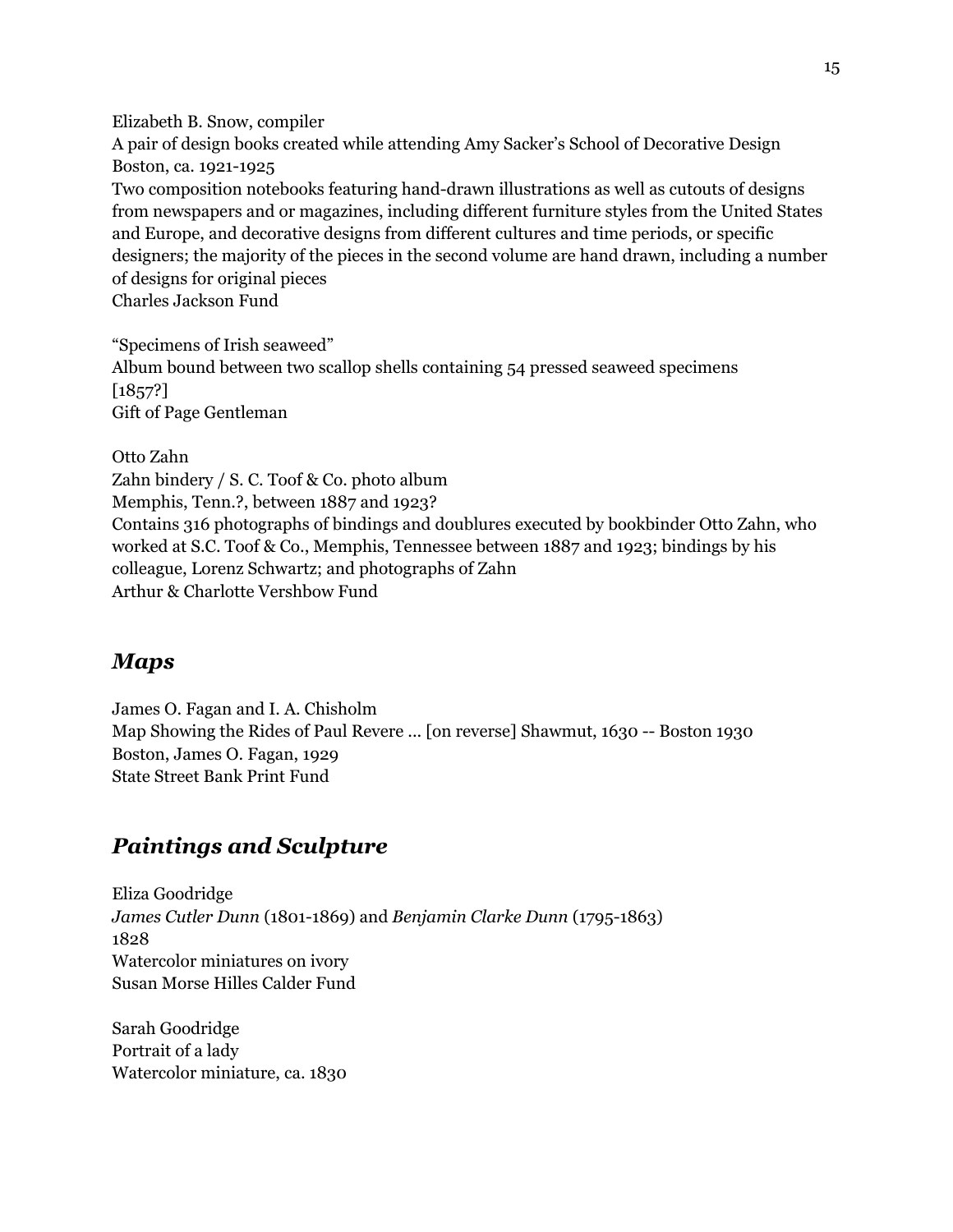Accompanied by a daguerreotype of the miniature, and by a carte de visite of the miniature by William A. Webster (in Waltham, Massachusetts?) Susan Morse Hilles Calder Fund

Eliza Maria Judkins *Magna Carta Island* 1852 Oil on board Susan Morse Hilles Bicentennial Fund

Eliza Maria Judkins *William Tell's Chapel* 1852 Oil on board Susan Morse Hilles Bicentennial Fund

James Sullivan Lincoln *Portrait of Almon Danforth Hodges [Sr.] and Martha Comstock Hodges* Before 1849 (possibly 1847) Oil on canvas Gift of Charles B. M. Douglas

James Sullivan Lincoln *Portrait of Sally B. Comstock* March 1847 Oil on canvas Gift of Charles B. M. Douglas

### *Prints, Photographs, Posters, and Drawings*

[American Legion] A collection of 15 hand-painted post-World War II posters created to support the American Legion through the sale of poppies, by student artists of Sanford High School, Sanford, Maine Ca. 1946 Bartlett Hayes Jr. Poster Fund

Will Bradley "Narcoti-cure" [Springfield, Massachusetts: Narcoti Chemical Co., 1895] Color lithograph advertisement Charles E. Mason Jr. Print Fund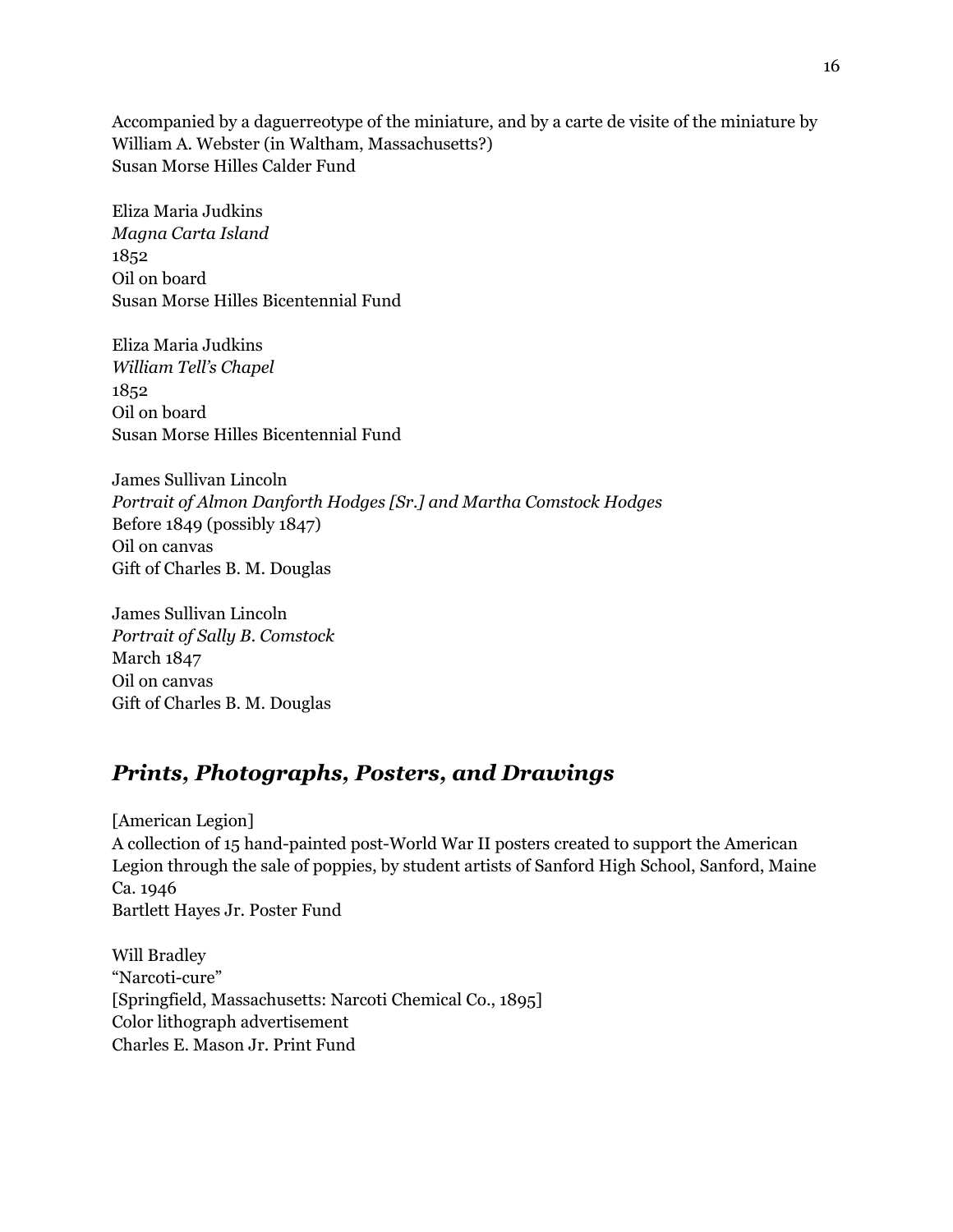Brewer-Penniman family collection, addendum, comprising 1) 15 mounted photographs of the interior of the Gardner Brewer residence, 29 Beacon Street, Boston, interspersed with about two dozen architectural drawings of furniture, fixtures, and finishes, possibly by architect Gridley J. F. Bryant; 2) a large framed salt print full-length portrait photograph by Brady, identified by hand on reverse as Mary Elizabeth Brewer Penniman; 14 daguerreotypes, some identified as members of the Brewer family; a photographic reproduction of a letter / proclamation of the Aldermen of the City of Boston dated May 6, 1867, recognizing Gardner Brewer for his contribution of the Brewer Fountain on Boston Common Gift of Mary Hyde Millard

C. F. Conly, photographer [Pair of pug dog cabinet cards] Boston, 1886 William Morris Hunt II Photography Fund

Allan Rohan Crite, artist "Old South Church from Old Granary Burial Ground" [Park Street Church], 1941 Watercolor on paper Mitchell Adams Fund and Art Acquisition Fund

Allan Rohan Crite, artist [Sketchbook, 134 pages] [Boston, 1932] Frances Hovey Howe Fund

Cyanotypes of Revolutionary War sites 11 cyanotypes depicting various Revolutionary War sites and commemorative events in Boston and Charlestown, accompanied by a letter presenting the photographs to Capt. Luke Smith of Acton, Massachusetts Boston? Ca. 1890-1894? Charles A. Cummings Fund for Books and Photos on Architecture

Francis Seymour Haden, artist *Ô laborum dulce lenimen* [Paris, France?]: 1865 Drypoint etching Charles E. Mason Jr. Print Fund

Constantine Manos, photographer 42 silver gelatin prints from *The Bostonians* series [Boston, ca. 1974-1975] Frances Hovey Howe Fund

C. A. Platt, artist *Dordrecht from the Maas*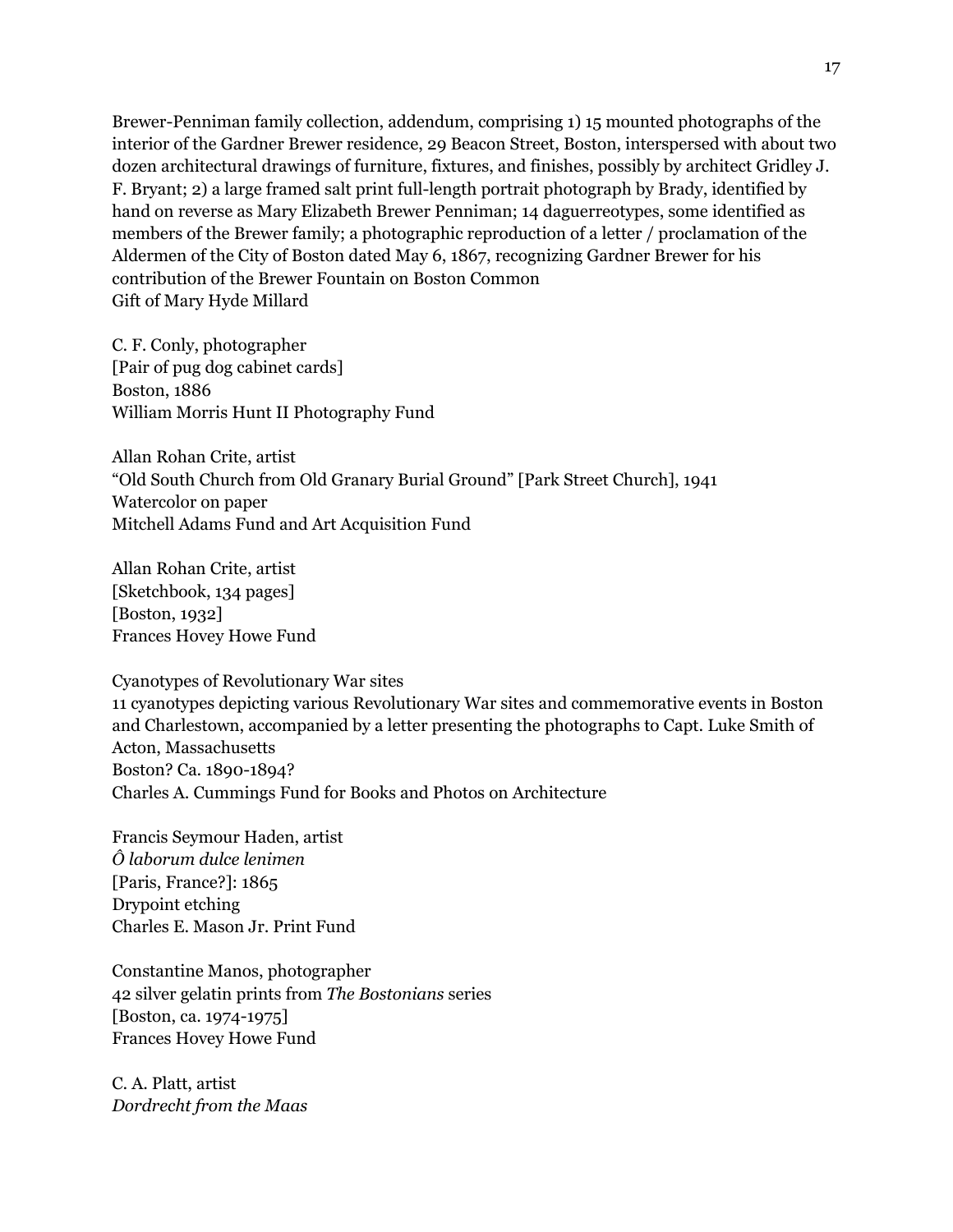Etching 1884 Gift of Charles B. M. Douglas

Louis Prang, lithographer Prang American Card album [438 chromolithographic cards from the series Wild Flowers, Sea Mosses, Butterflies and Moths, Wood Mosses, Autumn Leaves, Flowers, Fruit Blossoms, Roses, American Birds] [Boston: Louis Prang, 1864] Inscribed to M. L. Smith as a New Year's present by her husband [Walter Smith?] on January 1, 1865 Plus five additional cards filling gaps in the sequences represented in the album Charles E. Mason Jr. Print Fund

Amy Sacker, designer "Love and Rocks by Laura E. Richards" [poster advertising the novel] Boston: Estes & Lauriat, 1898 Charles Jackson Fund

W. Racket Shreve, artist "King's Chapel '72" Pen and ink wash drawing depicting the Granary Burying Ground [Boston, 1972] Gift of D. Roger Howlett

Albert Sands Southworth and Josiah Johnson Hawes, photographers The Chester Urban Southworth & Hawes Collection Approximately 350 items: daguerreotypes, tintypes, cartes-de-visite, stereographs, and related archival material Boston and other locations, ca. 1840 - 1890 Weems, Dumbaugh, Hunt, Steiner, Wyman, and Bromfield Funds

[Transferware decals] Salesman's sample album of chromolithographic transferware decals [Germany? ca. 1900?] Charles E. Mason Jr. Print Fund

George Kendall Warren, photographer [Portrait of Aaron Molyneaux Hewlett, professor of gymnastics, Harvard] Cambridge, Massachusetts, [1866?] Albumen print William Morris Hunt II Photography Fund.

George Kendall Warren, photographer [William Lloyd Garrison] [cabinet photograph]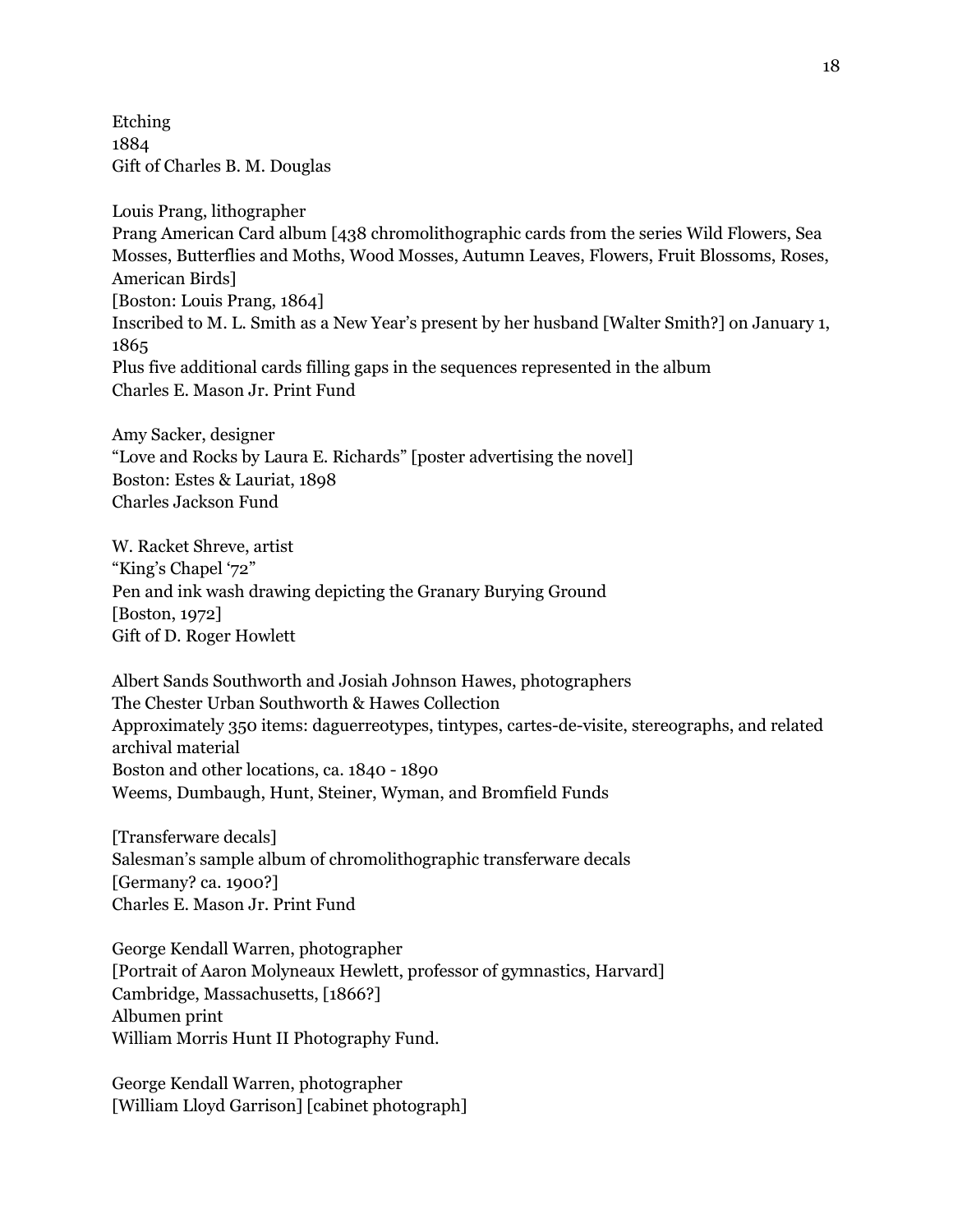Boston: Warren's Portraits, n.d. [between 1875 and 1882] William Morris Hunt II Photography Fund

World War I Chromolithograph of World War I soldiers and nurses in a Paris railroad station [Paris? Ca. 1918?] Gift of Earle Shettleworth, Jr

World War I posters A collection of 194 WWI posters, part of the Richard W. Cheek World War I Graphic Arts Collection at the Boston Athenæum Gift of Richard W. Cheek, December 29, 2020

World War II poster "Cut Logs Now! / Prices are up / The War Needs Your Logs / Give the Axis the Axe" United States Government Printing Office, 1943; no. 508227 Gift (transfer) of the Massachusetts Department of Conservation and Recreation

### *Rare Books*

Charles de Brosses *Sejour à Venise. Quatre Lettres Familières du Président de Brosses* Paris: Textes Pretextes, 1947 No. 100 of 240 without an extra suite from a total edition 300; with 31 original etchings, five in color by Albert Marquet; bound in mosaic dark-blue morocco by J.P. Martin, 1960 Kathleen L. and Peter A. Wick Fund

Ananda K. Coomaraswamy *Am I My Brother's Keeper?* New York: John Day, 1947 Ownership inscription of Kahlil [George] Gibran [the sculptor] Gift of Jean Gibran in memory of Kahlil G. Gibran

Cordier (architect) *Recueil de cottages, loges, hermitages, et maisons de campagnes* Paris: Salman, n.d. [ca. 1830s] A piracy of the aquatints (as engravings), but not the text, of Robert Lugar's *Architectural Sketches for Cottages* (see below); prize copy in contemporary decorated paper stamped in gilt on the cover: "L'Ecole Impériale Spéciale de Dessin" with prize inscription dated 1855 Kathleen L. and Peter A. Wick Fund

Germaine de Coster *Germaine de Coster, Hélène Dumas: Reliures 1935-1980*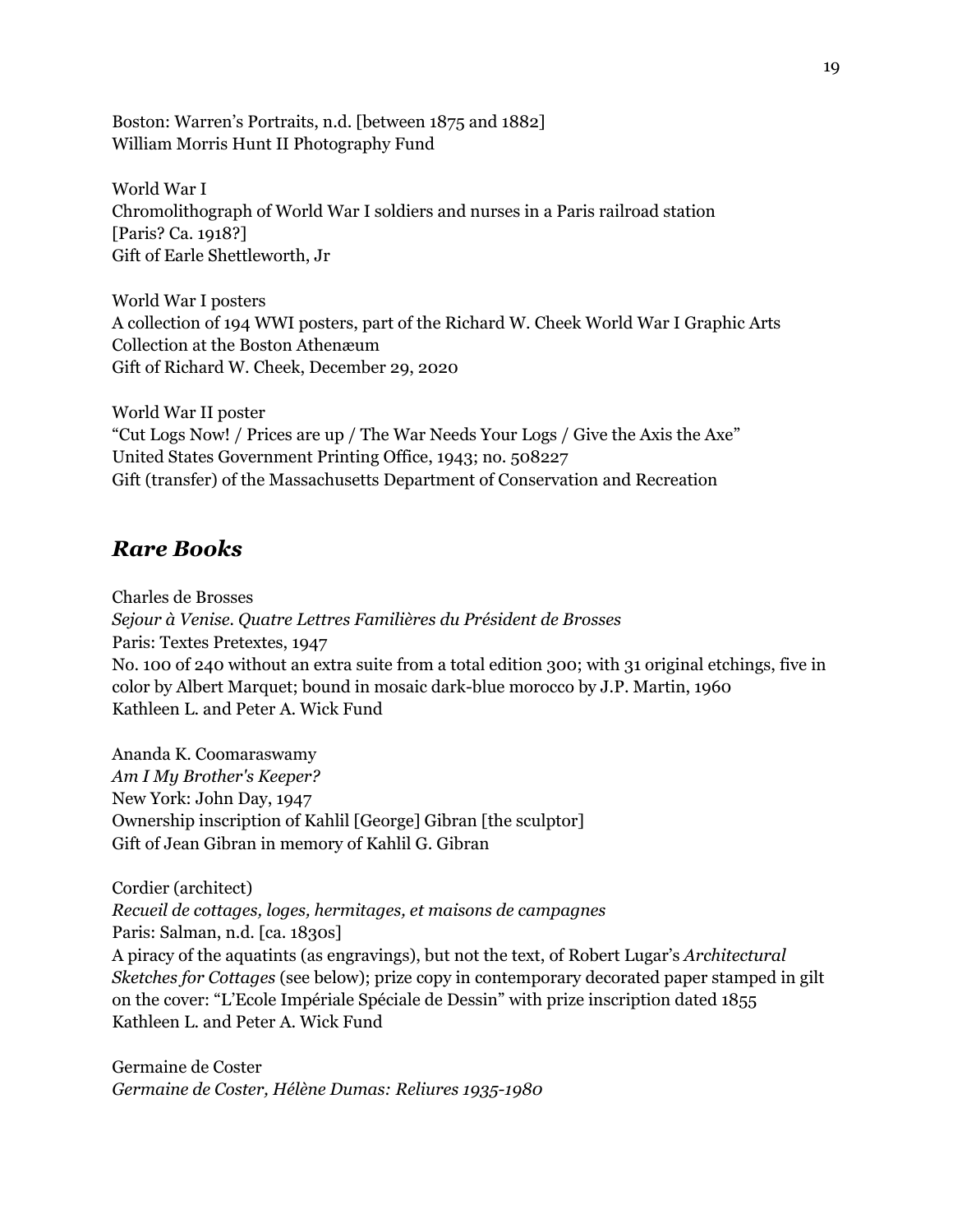Paris: Librairie Auguste Blaizot, 1981 One of 100 copies, signed by both artists Kathleen L. and Peter A. Wick Fund

*Cut Paste Stick ABC* Kenosha, Wisconsin: Samuel Lowe Company, [1943] Life Members Book Fund

Jonathan Peele Dabney, compiler *Cambridge Selection: A Selection of Hymns and Psalms for Social and Private Worship* Boston: Thomas Wells, 1828 "Eighth Edition Stereotyped at the Boston Foundry"; in contemporary Boston binding with owner's name, "Sarah H. Manning's" stamped on upper cover John Bromfield Fund

[Daniel Defoe]

*The Wonderful Life, and Surprising Adventures of the Renowned Hero Robinson Crusoe* Boston: J. White and C. Cambridge, near Charles-river Bridge, 1792 Andrew Oliver Fund

Alfons Fiedler *A Collection of Original Prints from the 15th to the 20th Century with a Description of Their Techniques* Vienna: Fiedler, 1972 William T. & Jean G. Cushing Fund

Robert Frost *A Boy's Will* New York: Holt, 1915 Second state; inscribed and signed by Frost to poet Josephine Preston Peabody Marks Gift of Jean Gibran in memory of Kahlil G. Gibran

James Grahame *The Birds of Scotland, with Other Poems* Edinburgh: James Ballantyne, for William Blackwood; and Longman, Hurst, Rees and Orme, London, 1806 In its original paper-covered boards, untrimmed; contemporary ownership inscription of M. A. Archbald; light marginal readers' marks Gift of Anne Van Nostrand

Sarah Josepha Hale *The Good Housekeeper* Boston: Weeks, Jordan and Company, 1839 Charles Jackson Fund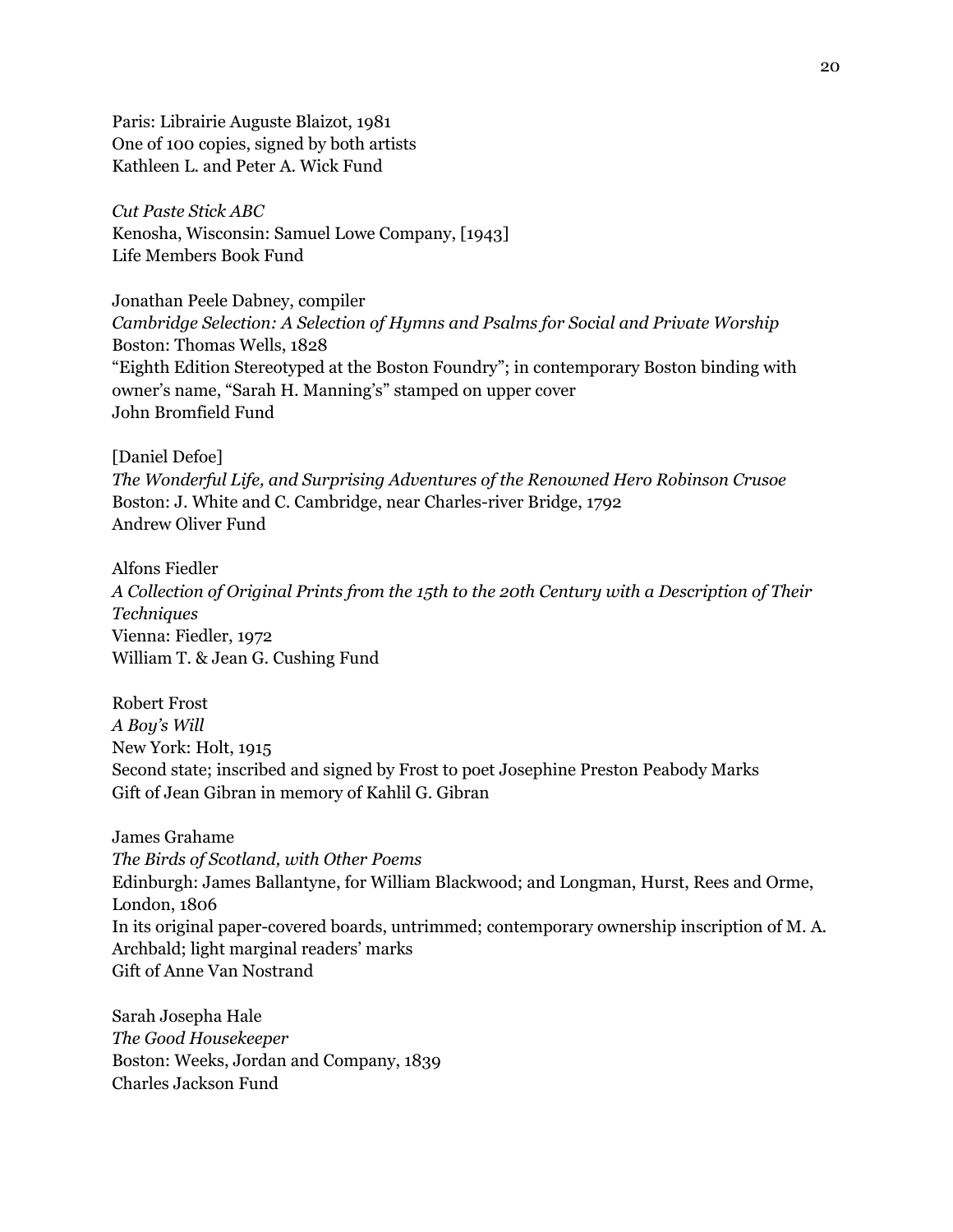Carroll D. Hall, editor *Donner Miscellany: 41 Diaries and Documents* San Francisco: Book Club of California [Allen Press], 1947 Gift of Franklin B. Mead

Elizabeth Hamilton *Letters on Education* Bath: R. Cruttwell for G. G. and J. Robinson, London, 1801 In original paper-covered boards, untrimmed; ownership inscription of M. A. Archbald Gift of Anne Van Nostrand

William Heath *Memoirs of Major-General Heath* Boston: Isaiah Thomas and E.T. Andrews, 1798 Extra-illustrated with 3 engravings of Heath; laid in are a 1914 letter about Heath, and a late 19th-century mounted photograph of an engraving of Heath; gift inscription to free endpaper: "Gardner B. Penniman; from his Grandma: Mary Brewer (grand-niece of General Heath)" Gift of Mary Hyde Millard

G. D. Hobson *Thirty Bindings* London: First Edition Club [Chiswick Press], 1926 Gift of Franklin B. Mead

William H. Hunt, editor *New England Architect and Builder* 1:2-3 [double issue] (Lynn, Massachusetts, 1898-99); *New England Architect and Home Builder* 1:1-5, 2:1 (Lynn, Jan - May, 1903; July 1903) Gift of David W. Granston III

*The Illustrated Police News, Law Courts and Weekly Record* Boston: Police News Publishing Company, November 5, 1892-November 4, 1893 Joseph Marcantonio Fund

Omar Khayyam, author Charles Sibleigh, translator *Les Rubáiyát de Omar Khayyám de Naishápúr* Cleveland: Imperial Press, 1900 No. 24 of 101 copies Gift of Jean Gibran in memory of Kahlil G. Gibran

Omar Khayyam, author Dorothy Stuart Hughes, artist *Rubaiyat of Omar Khayyam* [Worcester or Boston?]: Privately Printed at the Carolon Press, March 1908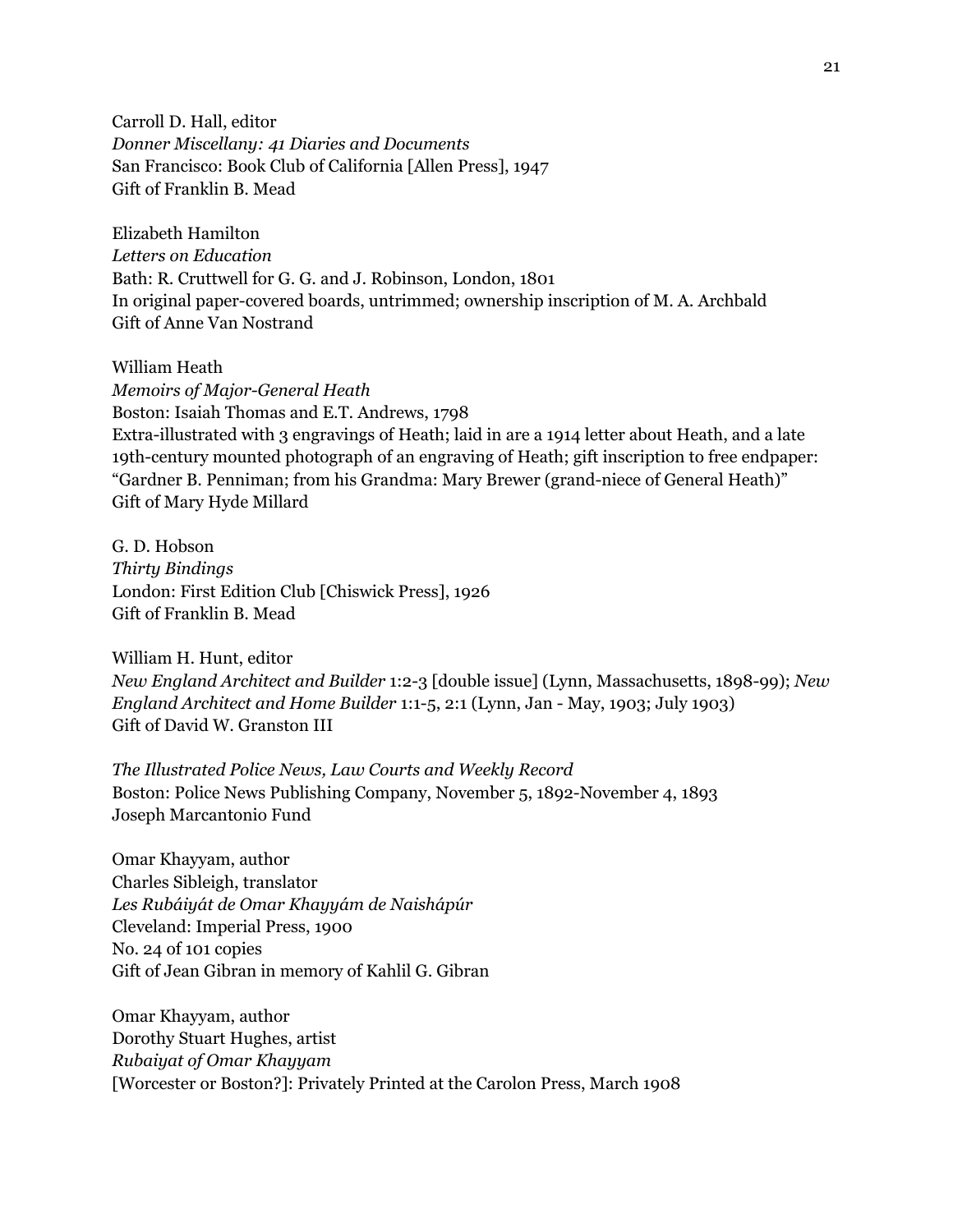One of 300 copies; this copy illuminated with original watercolors by Dorothy Stuart Hughes; in a bespoke binding by Leonard Mounteney; accompanied by a printed menu for a 1921 dinner of the Omar Khayyam Club of America, with hand-colored illustration by Hughes Andrew Oliver Fund

Charles Paul de Kock *Sister Anne* [vol. 2, only] Boston: Frederick J. Quinby, [1902] Printed on vellum; in full leather binding with floral onlays and doublures by the Harcourt Bindery; hand-illuminated title and head and tailpieces by Helen Sinclair Patterson and Ella Grace Brown; four original drawings, including one by William Glackens; from the "Bibliomaniac Edition" of the *Works*; one of 10 stated sets thus William T. & Jean G. Cushing Fund

*The Lady's Almanac for the Year 1864* Boston: George Coolidge, 1864 Charles Jackson Fund

Robert Lugar *Architectural Sketches for Cottages, Rural Dwellings, and Villas in the Grecian, Gothic, and Fancy Styles, with Plans* London: J. Taylor, 1805 James V. Righter Fund

*Modern Book Production* New York: Boni; London: The Studio [Curwen Press], 1928 Gift of Franklin B. Mead

Robert Nikirk, editor *The Grolier Club Iter Germanico-Helveticum* New York: Grolier Club, 1973 With map by Fritz Kredel; one of 300 copies Gift of Franklin B. Mead

Yone Noguchi *The Voice of the Valley* San Francisco: William Doxey at the Sign of the Lark, 1897 Ownership inscription of poet Josephine Peabody Gift of Jean Gibran in memory of Kahlil G. Gibran

Jan Peeters, author Floris Jespers, artist *Kinderlust* Antwerp: Reclam, Bogaerts and Dodson, 1923 David & Thomas Collier Fund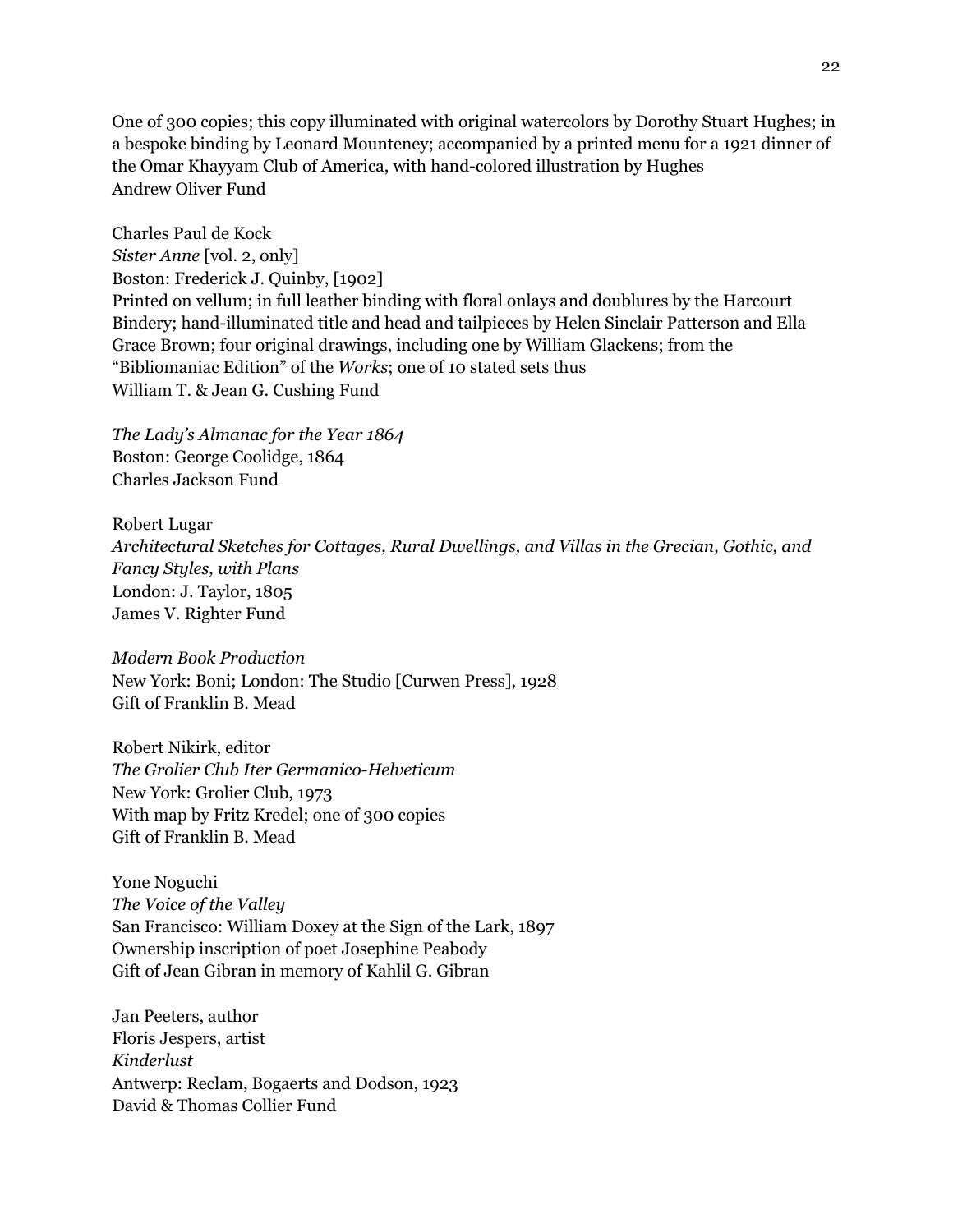Rainer Maria Rilke *Requiem and Other Poems* London: Hogarth Press, 1949 [second edition] Gift of Jean Gibran in memory of Kahlil G. Gibran

Bruce Rogers

*Champ Rosé: Wherein may be Discovered the Roman Letters that were Made by Geofroy Tory and Printed by Him at Paris in his Book Called "Champ Fleury"* New Rochelle: Peter Pauper Press, 1933 Prospectus laid in Gift of Franklin B. Mead

Hayman Rooke *Descriptions and Sketches of Some Remarkable Oaks, in the Park at Welbeck ... a Seat of His Grace the Duke of Portland* London: J. Nichols, 1790 Susan Paine Fund

André Jacob Roubo *L'Art du Menuisier* Paris: de l'Imprimerie de L. F. Delatour, 1769-1775 Gift of Robert Mussey

Malcolm Salaman, editor *Sir Frank Short* London: The Studio [Morland Press], 1925 Modern Masters of Etching, no. 5 Gift of Franklin B. Mead

Malcolm Salaman, editor *Martin Lewis* London: The Studio, 1931 Modern Masters of Etching, no. 26 Gift of Franklin B. Mead

Anna Seward *Monody on Major Andrè* Lichfield: J. Jackson, for the author, 1781 Signed by author; engraved portrait of "The Unfortunate Major André" laid in; text includes denunciation of George Washington Charles Jackson Fund

Norman Strouse *The Lengthened Shadow: An Address ... at an Opening of an Exhibition of Modern Fine Printing at the Grolier Club*